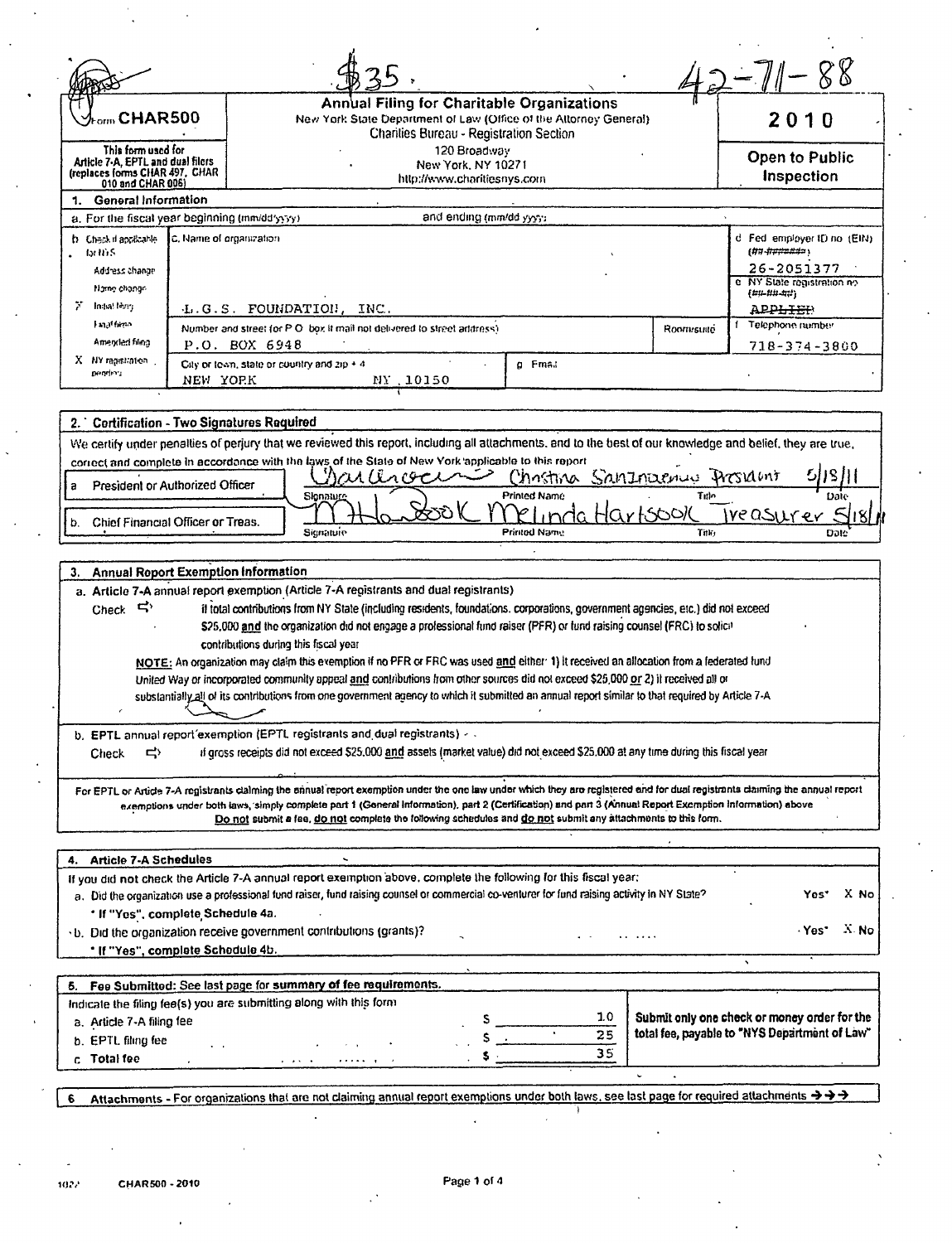#### L.G.S. FOUNDATION, INC. 26-2051377

# **5. Fee Instructions**

The filing fee depends on the organization's Registration Type. For details on Registration Type and filing fees, see the Instructions for Form CHAR500.

| <b>Organization's Registration Type</b> | <b>Fee Instructions</b>                                                                                                                                                                                                               |
|-----------------------------------------|---------------------------------------------------------------------------------------------------------------------------------------------------------------------------------------------------------------------------------------|
| • Article 7-A                           | Calculate the Article 7-A filing fee using the table in part a below. The EPTL filing fee is \$0.                                                                                                                                     |
| $\cdot$ EPTL                            | Calculate the EPTL filing fee using the table in part b below. The Article 7-A filing fee is \$0.                                                                                                                                     |
| • Dual                                  | Calculate both the Article 7-A and EPTL filing fees using the tables in parts a and b below. Add the Article 7-A and<br>EPTL filing fees together to calculate the total fee. Submit a single check or money order for the total fee. |

## a) Article 7-A filing fee

| Total Support & Revenue   Article 7-A Fee |      |
|-------------------------------------------|------|
| more than \$250,000                       | \$25 |
| up to \$250,000 *                         | \$10 |

\* Any organization that contracted with or used the services of a professional fund raiser (PFR) or fund raising counsel (FRC) during the reporting period must pay an Article 7-A filing fee of \$25, regardless of total support and revenue.

## b) EPTL filing fee

| Net Worth at End of Year                         | <b>EPTL Fee</b> |
|--------------------------------------------------|-----------------|
| <b>Less than \$50,000</b>                        | \$25            |
| \$50,000 or more, but less than \$250,000        | \$50            |
| \$250,000 or more, but less than \$1,000,000     | \$100           |
| \$1,000,000 or more, but less than \$10,000,000  | \$250           |
| \$10,000,000 or more, but less than \$50,000,000 | \$750           |
| \$50,000,000 or more                             | \$1500          |

# **6. Attachments - Document Attachment Check-List**

Check the boxes for the documents you are attaching.

| For All Filers                                                       |                                                                  |                                                  |
|----------------------------------------------------------------------|------------------------------------------------------------------|--------------------------------------------------|
| <b>Filing Fee</b><br><b>State</b>                                    |                                                                  |                                                  |
| $X^2$ Single check or money order payable to "NYS Department of Law" |                                                                  |                                                  |
| Copies of Internal Revenue Service Forms                             | ۰.                                                               |                                                  |
| IRS Form 990                                                         | $ X $ IRS Form 990-EZ                                            | IRS Form 990-PF                                  |
| All required schedules (including<br>Schedule B)                     | $\mathbf{x}$<br>All required schedules (including<br>Schedule B) | All required schedules (including<br>Schedule B) |
| IRS Form 990-T                                                       | IRS Form 990-T                                                   | IRS Form 990-T                                   |

| <b>Additional Article 7-A Document Attachment Requirement</b>                            |  |  |  |
|------------------------------------------------------------------------------------------|--|--|--|
| Independent Accountant's Report                                                          |  |  |  |
| Audit Report (total support & revenue more than \$250,000)                               |  |  |  |
| Review Report (total support & revenue \$100,001 to \$250,000)                           |  |  |  |
| $[X1]$ No Accountant's Report Required (total support & revenue not more than \$100,000) |  |  |  |
|                                                                                          |  |  |  |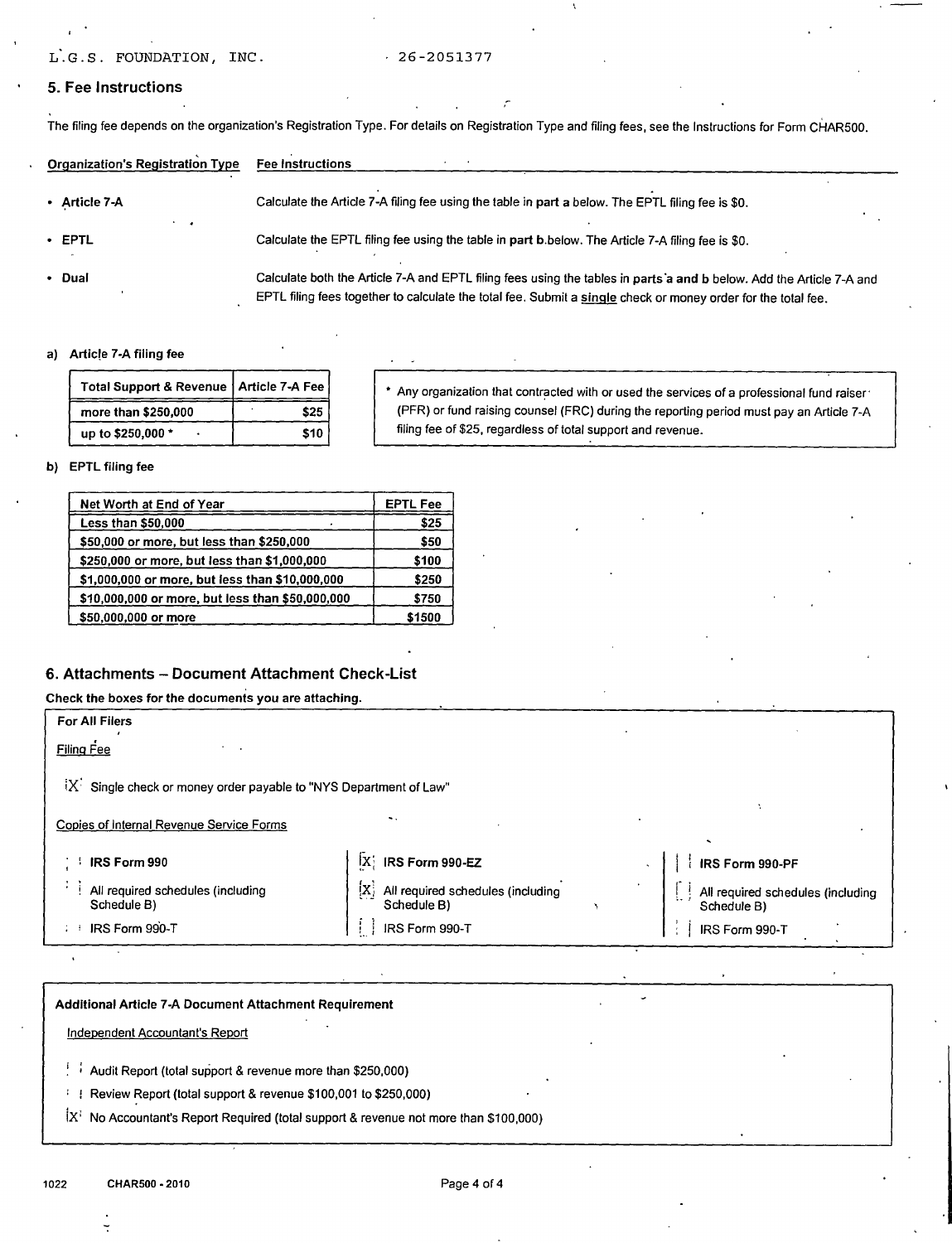| Form 990-EZ<br>Under section 501(c), 527, or 4947(a)(1) of the Internal Revenue Code<br>(except black lung benefit trust or private foundation)<br>Sponsoring organizations of donor advised funds, organizations that operate one or more hospital facilities,<br>and certain controlling organizations as defined in section 512(b)(13) must file Form 990 (see instructions).<br><b>Open to Public</b><br>All other organizations with gross receipts less than \$200,000 and total assets less than \$500,000<br>at the end of the year may use this form.<br>Department of the Treasury<br>Inspection<br>The organization may have to use a copy of this return to satisfy state reporting requirements.<br>Internal Revenue Service<br>For the 2010 calendar year, or tax year beginning<br>, and ending<br>C Name of organization<br>D Employer identification number<br>Check if applicable:<br>в<br>Address change<br>L.G.S. FOUNDATION, INC.<br>26-2051377<br>Name change<br>X.<br>Number and street (or P.O. box, if mail is not delivered to street address)<br>Initial return<br>E Telephone' number<br>Room/suite<br>P.O. BOX 6948<br>718-374-3800<br>Terminated<br>City or town, state or country, and $ZIP + 4$<br>F Group Exemption<br>Amended return<br>NEW YORK<br>NY 10150<br>Application pending<br>Number<br>Accounting Method: $\mathbf{X}$ : Cash<br>$\bar{\mathbf{X}}$ if the organization is not<br>Accrual Other (specify) ▶<br>H Check<br>G<br>WWW.LGSFOUNDATION.ORG<br>Website:<br>required to attach Schedule B<br>Tax-exempt status (check only one) $  \mathbf{X}_{0.501(c)(3)} $   501(c) (<br>$\sqrt{4}$ (insert no.)  <br>$(4947(a)(1)$ or<br>527<br>(Form 990, 990-EZ, or 990-PF).<br>Check $\blacktriangleright$ $\cdot$ if the organization is not a section 509(a)(3) supporting organization and its gross receipts are normally not more than \$50,000. A $\cdot$<br>ĸ<br>Form 990-EZ or Form 990 return is not required though Form 990-N (e-postcard) may be required (see instructions). But if the organization chooses<br>to file a return, be sure to file a complete return.<br>Add lines 5b, 6c, and 7b, to line 9 to determine gross receipts. If gross receipts are \$200,000 or more, or if total assets (Part II,<br>L<br>59,167<br>$\blacktriangleright$ s<br>Revenue, Expenses, and Changes in Net Assets or Fund Balances (see the instructions for Part I.)<br>Part I<br>$\mathbf{x}$<br>44,315<br>1<br>$\mathbf 1$<br>$\overline{2}$<br>14,852<br>2<br>3<br>$\overline{\mathbf{3}}$<br>4<br>$\boldsymbol{4}$<br>5a<br>b<br>5с<br>c<br>Gaming and fundraising events<br>6<br>Gross income from gaming (attach Schedule G if greater than<br>Revenue<br>a<br>6a  <br>Gross income from fundraising events (not including \$<br>b<br>of contributions<br>from fundraising events reported on line 1) (attach Schedule G if the<br>6b<br>sum of such gross income and contributions exceeds \$15,000)<br>.<br>6с<br>Less: direct expenses from gaming and fundraising events<br>c<br>Net income or (loss) from gaming and fundraising events (add lines 6a and 6b and subtract<br>d<br>6d<br>7a<br>b<br>с<br>7с<br>Other revenue (describe in Schedule O)<br>8<br>8<br>59,167<br>9<br>9<br>10<br>10<br>11<br>11<br>Salaries, other compensation, and employee benefits [111] with the content of the content of the compensation,<br>12<br>12<br>Expenses<br>31,048<br>13<br>13<br>3,269<br>14<br>14<br>1,922<br>15<br>15<br>24,094<br>16<br>16<br>60,333<br>Total expenses. Add lines 10 through 16<br>17<br>17<br>$-1,166$<br>18<br>18<br><b>Net Assets</b><br>Net assets or fund balances at beginning of year (from line 27, column (A)) (must agree with<br>19<br>end-of-year figure reported on prior year's return)<br>19<br>20<br>20<br>$-1, 166$<br>21<br>21<br>▶ |  |             | <b>Short Form</b><br><b>Return of Organization Exempt From Income Tax</b> | OMB No. 1545-1150  |
|----------------------------------------------------------------------------------------------------------------------------------------------------------------------------------------------------------------------------------------------------------------------------------------------------------------------------------------------------------------------------------------------------------------------------------------------------------------------------------------------------------------------------------------------------------------------------------------------------------------------------------------------------------------------------------------------------------------------------------------------------------------------------------------------------------------------------------------------------------------------------------------------------------------------------------------------------------------------------------------------------------------------------------------------------------------------------------------------------------------------------------------------------------------------------------------------------------------------------------------------------------------------------------------------------------------------------------------------------------------------------------------------------------------------------------------------------------------------------------------------------------------------------------------------------------------------------------------------------------------------------------------------------------------------------------------------------------------------------------------------------------------------------------------------------------------------------------------------------------------------------------------------------------------------------------------------------------------------------------------------------------------------------------------------------------------------------------------------------------------------------------------------------------------------------------------------------------------------------------------------------------------------------------------------------------------------------------------------------------------------------------------------------------------------------------------------------------------------------------------------------------------------------------------------------------------------------------------------------------------------------------------------------------------------------------------------------------------------------------------------------------------------------------------------------------------------------------------------------------------------------------------------------------------------------------------------------------------------------------------------------------------------------------------------------------------------------------------------------------------------------------------------------------------------------------------------------------------------------------------------------------------------------------------------------------------------------------------------------------------------------------------------------------------------------------------------------------------------------------------------------------------------------------------------------------------------------------------------------------------------------------------------------------------------------------------------------------------------------------------------------------------------------------------------------------------------------------|--|-------------|---------------------------------------------------------------------------|--------------------|
|                                                                                                                                                                                                                                                                                                                                                                                                                                                                                                                                                                                                                                                                                                                                                                                                                                                                                                                                                                                                                                                                                                                                                                                                                                                                                                                                                                                                                                                                                                                                                                                                                                                                                                                                                                                                                                                                                                                                                                                                                                                                                                                                                                                                                                                                                                                                                                                                                                                                                                                                                                                                                                                                                                                                                                                                                                                                                                                                                                                                                                                                                                                                                                                                                                                                                                                                                                                                                                                                                                                                                                                                                                                                                                                                                                                                                                  |  | <b>2010</b> |                                                                           |                    |
|                                                                                                                                                                                                                                                                                                                                                                                                                                                                                                                                                                                                                                                                                                                                                                                                                                                                                                                                                                                                                                                                                                                                                                                                                                                                                                                                                                                                                                                                                                                                                                                                                                                                                                                                                                                                                                                                                                                                                                                                                                                                                                                                                                                                                                                                                                                                                                                                                                                                                                                                                                                                                                                                                                                                                                                                                                                                                                                                                                                                                                                                                                                                                                                                                                                                                                                                                                                                                                                                                                                                                                                                                                                                                                                                                                                                                                  |  |             |                                                                           |                    |
|                                                                                                                                                                                                                                                                                                                                                                                                                                                                                                                                                                                                                                                                                                                                                                                                                                                                                                                                                                                                                                                                                                                                                                                                                                                                                                                                                                                                                                                                                                                                                                                                                                                                                                                                                                                                                                                                                                                                                                                                                                                                                                                                                                                                                                                                                                                                                                                                                                                                                                                                                                                                                                                                                                                                                                                                                                                                                                                                                                                                                                                                                                                                                                                                                                                                                                                                                                                                                                                                                                                                                                                                                                                                                                                                                                                                                                  |  |             |                                                                           |                    |
|                                                                                                                                                                                                                                                                                                                                                                                                                                                                                                                                                                                                                                                                                                                                                                                                                                                                                                                                                                                                                                                                                                                                                                                                                                                                                                                                                                                                                                                                                                                                                                                                                                                                                                                                                                                                                                                                                                                                                                                                                                                                                                                                                                                                                                                                                                                                                                                                                                                                                                                                                                                                                                                                                                                                                                                                                                                                                                                                                                                                                                                                                                                                                                                                                                                                                                                                                                                                                                                                                                                                                                                                                                                                                                                                                                                                                                  |  |             |                                                                           |                    |
|                                                                                                                                                                                                                                                                                                                                                                                                                                                                                                                                                                                                                                                                                                                                                                                                                                                                                                                                                                                                                                                                                                                                                                                                                                                                                                                                                                                                                                                                                                                                                                                                                                                                                                                                                                                                                                                                                                                                                                                                                                                                                                                                                                                                                                                                                                                                                                                                                                                                                                                                                                                                                                                                                                                                                                                                                                                                                                                                                                                                                                                                                                                                                                                                                                                                                                                                                                                                                                                                                                                                                                                                                                                                                                                                                                                                                                  |  |             |                                                                           |                    |
|                                                                                                                                                                                                                                                                                                                                                                                                                                                                                                                                                                                                                                                                                                                                                                                                                                                                                                                                                                                                                                                                                                                                                                                                                                                                                                                                                                                                                                                                                                                                                                                                                                                                                                                                                                                                                                                                                                                                                                                                                                                                                                                                                                                                                                                                                                                                                                                                                                                                                                                                                                                                                                                                                                                                                                                                                                                                                                                                                                                                                                                                                                                                                                                                                                                                                                                                                                                                                                                                                                                                                                                                                                                                                                                                                                                                                                  |  |             |                                                                           |                    |
|                                                                                                                                                                                                                                                                                                                                                                                                                                                                                                                                                                                                                                                                                                                                                                                                                                                                                                                                                                                                                                                                                                                                                                                                                                                                                                                                                                                                                                                                                                                                                                                                                                                                                                                                                                                                                                                                                                                                                                                                                                                                                                                                                                                                                                                                                                                                                                                                                                                                                                                                                                                                                                                                                                                                                                                                                                                                                                                                                                                                                                                                                                                                                                                                                                                                                                                                                                                                                                                                                                                                                                                                                                                                                                                                                                                                                                  |  |             |                                                                           |                    |
|                                                                                                                                                                                                                                                                                                                                                                                                                                                                                                                                                                                                                                                                                                                                                                                                                                                                                                                                                                                                                                                                                                                                                                                                                                                                                                                                                                                                                                                                                                                                                                                                                                                                                                                                                                                                                                                                                                                                                                                                                                                                                                                                                                                                                                                                                                                                                                                                                                                                                                                                                                                                                                                                                                                                                                                                                                                                                                                                                                                                                                                                                                                                                                                                                                                                                                                                                                                                                                                                                                                                                                                                                                                                                                                                                                                                                                  |  |             |                                                                           |                    |
|                                                                                                                                                                                                                                                                                                                                                                                                                                                                                                                                                                                                                                                                                                                                                                                                                                                                                                                                                                                                                                                                                                                                                                                                                                                                                                                                                                                                                                                                                                                                                                                                                                                                                                                                                                                                                                                                                                                                                                                                                                                                                                                                                                                                                                                                                                                                                                                                                                                                                                                                                                                                                                                                                                                                                                                                                                                                                                                                                                                                                                                                                                                                                                                                                                                                                                                                                                                                                                                                                                                                                                                                                                                                                                                                                                                                                                  |  |             |                                                                           |                    |
|                                                                                                                                                                                                                                                                                                                                                                                                                                                                                                                                                                                                                                                                                                                                                                                                                                                                                                                                                                                                                                                                                                                                                                                                                                                                                                                                                                                                                                                                                                                                                                                                                                                                                                                                                                                                                                                                                                                                                                                                                                                                                                                                                                                                                                                                                                                                                                                                                                                                                                                                                                                                                                                                                                                                                                                                                                                                                                                                                                                                                                                                                                                                                                                                                                                                                                                                                                                                                                                                                                                                                                                                                                                                                                                                                                                                                                  |  |             |                                                                           |                    |
|                                                                                                                                                                                                                                                                                                                                                                                                                                                                                                                                                                                                                                                                                                                                                                                                                                                                                                                                                                                                                                                                                                                                                                                                                                                                                                                                                                                                                                                                                                                                                                                                                                                                                                                                                                                                                                                                                                                                                                                                                                                                                                                                                                                                                                                                                                                                                                                                                                                                                                                                                                                                                                                                                                                                                                                                                                                                                                                                                                                                                                                                                                                                                                                                                                                                                                                                                                                                                                                                                                                                                                                                                                                                                                                                                                                                                                  |  |             |                                                                           |                    |
|                                                                                                                                                                                                                                                                                                                                                                                                                                                                                                                                                                                                                                                                                                                                                                                                                                                                                                                                                                                                                                                                                                                                                                                                                                                                                                                                                                                                                                                                                                                                                                                                                                                                                                                                                                                                                                                                                                                                                                                                                                                                                                                                                                                                                                                                                                                                                                                                                                                                                                                                                                                                                                                                                                                                                                                                                                                                                                                                                                                                                                                                                                                                                                                                                                                                                                                                                                                                                                                                                                                                                                                                                                                                                                                                                                                                                                  |  |             |                                                                           |                    |
|                                                                                                                                                                                                                                                                                                                                                                                                                                                                                                                                                                                                                                                                                                                                                                                                                                                                                                                                                                                                                                                                                                                                                                                                                                                                                                                                                                                                                                                                                                                                                                                                                                                                                                                                                                                                                                                                                                                                                                                                                                                                                                                                                                                                                                                                                                                                                                                                                                                                                                                                                                                                                                                                                                                                                                                                                                                                                                                                                                                                                                                                                                                                                                                                                                                                                                                                                                                                                                                                                                                                                                                                                                                                                                                                                                                                                                  |  |             |                                                                           |                    |
|                                                                                                                                                                                                                                                                                                                                                                                                                                                                                                                                                                                                                                                                                                                                                                                                                                                                                                                                                                                                                                                                                                                                                                                                                                                                                                                                                                                                                                                                                                                                                                                                                                                                                                                                                                                                                                                                                                                                                                                                                                                                                                                                                                                                                                                                                                                                                                                                                                                                                                                                                                                                                                                                                                                                                                                                                                                                                                                                                                                                                                                                                                                                                                                                                                                                                                                                                                                                                                                                                                                                                                                                                                                                                                                                                                                                                                  |  |             |                                                                           |                    |
|                                                                                                                                                                                                                                                                                                                                                                                                                                                                                                                                                                                                                                                                                                                                                                                                                                                                                                                                                                                                                                                                                                                                                                                                                                                                                                                                                                                                                                                                                                                                                                                                                                                                                                                                                                                                                                                                                                                                                                                                                                                                                                                                                                                                                                                                                                                                                                                                                                                                                                                                                                                                                                                                                                                                                                                                                                                                                                                                                                                                                                                                                                                                                                                                                                                                                                                                                                                                                                                                                                                                                                                                                                                                                                                                                                                                                                  |  |             |                                                                           |                    |
|                                                                                                                                                                                                                                                                                                                                                                                                                                                                                                                                                                                                                                                                                                                                                                                                                                                                                                                                                                                                                                                                                                                                                                                                                                                                                                                                                                                                                                                                                                                                                                                                                                                                                                                                                                                                                                                                                                                                                                                                                                                                                                                                                                                                                                                                                                                                                                                                                                                                                                                                                                                                                                                                                                                                                                                                                                                                                                                                                                                                                                                                                                                                                                                                                                                                                                                                                                                                                                                                                                                                                                                                                                                                                                                                                                                                                                  |  |             |                                                                           |                    |
|                                                                                                                                                                                                                                                                                                                                                                                                                                                                                                                                                                                                                                                                                                                                                                                                                                                                                                                                                                                                                                                                                                                                                                                                                                                                                                                                                                                                                                                                                                                                                                                                                                                                                                                                                                                                                                                                                                                                                                                                                                                                                                                                                                                                                                                                                                                                                                                                                                                                                                                                                                                                                                                                                                                                                                                                                                                                                                                                                                                                                                                                                                                                                                                                                                                                                                                                                                                                                                                                                                                                                                                                                                                                                                                                                                                                                                  |  |             |                                                                           |                    |
|                                                                                                                                                                                                                                                                                                                                                                                                                                                                                                                                                                                                                                                                                                                                                                                                                                                                                                                                                                                                                                                                                                                                                                                                                                                                                                                                                                                                                                                                                                                                                                                                                                                                                                                                                                                                                                                                                                                                                                                                                                                                                                                                                                                                                                                                                                                                                                                                                                                                                                                                                                                                                                                                                                                                                                                                                                                                                                                                                                                                                                                                                                                                                                                                                                                                                                                                                                                                                                                                                                                                                                                                                                                                                                                                                                                                                                  |  |             |                                                                           |                    |
|                                                                                                                                                                                                                                                                                                                                                                                                                                                                                                                                                                                                                                                                                                                                                                                                                                                                                                                                                                                                                                                                                                                                                                                                                                                                                                                                                                                                                                                                                                                                                                                                                                                                                                                                                                                                                                                                                                                                                                                                                                                                                                                                                                                                                                                                                                                                                                                                                                                                                                                                                                                                                                                                                                                                                                                                                                                                                                                                                                                                                                                                                                                                                                                                                                                                                                                                                                                                                                                                                                                                                                                                                                                                                                                                                                                                                                  |  |             |                                                                           |                    |
|                                                                                                                                                                                                                                                                                                                                                                                                                                                                                                                                                                                                                                                                                                                                                                                                                                                                                                                                                                                                                                                                                                                                                                                                                                                                                                                                                                                                                                                                                                                                                                                                                                                                                                                                                                                                                                                                                                                                                                                                                                                                                                                                                                                                                                                                                                                                                                                                                                                                                                                                                                                                                                                                                                                                                                                                                                                                                                                                                                                                                                                                                                                                                                                                                                                                                                                                                                                                                                                                                                                                                                                                                                                                                                                                                                                                                                  |  |             |                                                                           |                    |
|                                                                                                                                                                                                                                                                                                                                                                                                                                                                                                                                                                                                                                                                                                                                                                                                                                                                                                                                                                                                                                                                                                                                                                                                                                                                                                                                                                                                                                                                                                                                                                                                                                                                                                                                                                                                                                                                                                                                                                                                                                                                                                                                                                                                                                                                                                                                                                                                                                                                                                                                                                                                                                                                                                                                                                                                                                                                                                                                                                                                                                                                                                                                                                                                                                                                                                                                                                                                                                                                                                                                                                                                                                                                                                                                                                                                                                  |  |             |                                                                           |                    |
|                                                                                                                                                                                                                                                                                                                                                                                                                                                                                                                                                                                                                                                                                                                                                                                                                                                                                                                                                                                                                                                                                                                                                                                                                                                                                                                                                                                                                                                                                                                                                                                                                                                                                                                                                                                                                                                                                                                                                                                                                                                                                                                                                                                                                                                                                                                                                                                                                                                                                                                                                                                                                                                                                                                                                                                                                                                                                                                                                                                                                                                                                                                                                                                                                                                                                                                                                                                                                                                                                                                                                                                                                                                                                                                                                                                                                                  |  |             |                                                                           |                    |
|                                                                                                                                                                                                                                                                                                                                                                                                                                                                                                                                                                                                                                                                                                                                                                                                                                                                                                                                                                                                                                                                                                                                                                                                                                                                                                                                                                                                                                                                                                                                                                                                                                                                                                                                                                                                                                                                                                                                                                                                                                                                                                                                                                                                                                                                                                                                                                                                                                                                                                                                                                                                                                                                                                                                                                                                                                                                                                                                                                                                                                                                                                                                                                                                                                                                                                                                                                                                                                                                                                                                                                                                                                                                                                                                                                                                                                  |  |             |                                                                           |                    |
|                                                                                                                                                                                                                                                                                                                                                                                                                                                                                                                                                                                                                                                                                                                                                                                                                                                                                                                                                                                                                                                                                                                                                                                                                                                                                                                                                                                                                                                                                                                                                                                                                                                                                                                                                                                                                                                                                                                                                                                                                                                                                                                                                                                                                                                                                                                                                                                                                                                                                                                                                                                                                                                                                                                                                                                                                                                                                                                                                                                                                                                                                                                                                                                                                                                                                                                                                                                                                                                                                                                                                                                                                                                                                                                                                                                                                                  |  |             |                                                                           |                    |
|                                                                                                                                                                                                                                                                                                                                                                                                                                                                                                                                                                                                                                                                                                                                                                                                                                                                                                                                                                                                                                                                                                                                                                                                                                                                                                                                                                                                                                                                                                                                                                                                                                                                                                                                                                                                                                                                                                                                                                                                                                                                                                                                                                                                                                                                                                                                                                                                                                                                                                                                                                                                                                                                                                                                                                                                                                                                                                                                                                                                                                                                                                                                                                                                                                                                                                                                                                                                                                                                                                                                                                                                                                                                                                                                                                                                                                  |  |             |                                                                           |                    |
|                                                                                                                                                                                                                                                                                                                                                                                                                                                                                                                                                                                                                                                                                                                                                                                                                                                                                                                                                                                                                                                                                                                                                                                                                                                                                                                                                                                                                                                                                                                                                                                                                                                                                                                                                                                                                                                                                                                                                                                                                                                                                                                                                                                                                                                                                                                                                                                                                                                                                                                                                                                                                                                                                                                                                                                                                                                                                                                                                                                                                                                                                                                                                                                                                                                                                                                                                                                                                                                                                                                                                                                                                                                                                                                                                                                                                                  |  |             |                                                                           |                    |
|                                                                                                                                                                                                                                                                                                                                                                                                                                                                                                                                                                                                                                                                                                                                                                                                                                                                                                                                                                                                                                                                                                                                                                                                                                                                                                                                                                                                                                                                                                                                                                                                                                                                                                                                                                                                                                                                                                                                                                                                                                                                                                                                                                                                                                                                                                                                                                                                                                                                                                                                                                                                                                                                                                                                                                                                                                                                                                                                                                                                                                                                                                                                                                                                                                                                                                                                                                                                                                                                                                                                                                                                                                                                                                                                                                                                                                  |  |             |                                                                           |                    |
|                                                                                                                                                                                                                                                                                                                                                                                                                                                                                                                                                                                                                                                                                                                                                                                                                                                                                                                                                                                                                                                                                                                                                                                                                                                                                                                                                                                                                                                                                                                                                                                                                                                                                                                                                                                                                                                                                                                                                                                                                                                                                                                                                                                                                                                                                                                                                                                                                                                                                                                                                                                                                                                                                                                                                                                                                                                                                                                                                                                                                                                                                                                                                                                                                                                                                                                                                                                                                                                                                                                                                                                                                                                                                                                                                                                                                                  |  |             |                                                                           |                    |
|                                                                                                                                                                                                                                                                                                                                                                                                                                                                                                                                                                                                                                                                                                                                                                                                                                                                                                                                                                                                                                                                                                                                                                                                                                                                                                                                                                                                                                                                                                                                                                                                                                                                                                                                                                                                                                                                                                                                                                                                                                                                                                                                                                                                                                                                                                                                                                                                                                                                                                                                                                                                                                                                                                                                                                                                                                                                                                                                                                                                                                                                                                                                                                                                                                                                                                                                                                                                                                                                                                                                                                                                                                                                                                                                                                                                                                  |  |             |                                                                           |                    |
|                                                                                                                                                                                                                                                                                                                                                                                                                                                                                                                                                                                                                                                                                                                                                                                                                                                                                                                                                                                                                                                                                                                                                                                                                                                                                                                                                                                                                                                                                                                                                                                                                                                                                                                                                                                                                                                                                                                                                                                                                                                                                                                                                                                                                                                                                                                                                                                                                                                                                                                                                                                                                                                                                                                                                                                                                                                                                                                                                                                                                                                                                                                                                                                                                                                                                                                                                                                                                                                                                                                                                                                                                                                                                                                                                                                                                                  |  |             |                                                                           |                    |
|                                                                                                                                                                                                                                                                                                                                                                                                                                                                                                                                                                                                                                                                                                                                                                                                                                                                                                                                                                                                                                                                                                                                                                                                                                                                                                                                                                                                                                                                                                                                                                                                                                                                                                                                                                                                                                                                                                                                                                                                                                                                                                                                                                                                                                                                                                                                                                                                                                                                                                                                                                                                                                                                                                                                                                                                                                                                                                                                                                                                                                                                                                                                                                                                                                                                                                                                                                                                                                                                                                                                                                                                                                                                                                                                                                                                                                  |  |             |                                                                           |                    |
|                                                                                                                                                                                                                                                                                                                                                                                                                                                                                                                                                                                                                                                                                                                                                                                                                                                                                                                                                                                                                                                                                                                                                                                                                                                                                                                                                                                                                                                                                                                                                                                                                                                                                                                                                                                                                                                                                                                                                                                                                                                                                                                                                                                                                                                                                                                                                                                                                                                                                                                                                                                                                                                                                                                                                                                                                                                                                                                                                                                                                                                                                                                                                                                                                                                                                                                                                                                                                                                                                                                                                                                                                                                                                                                                                                                                                                  |  |             |                                                                           |                    |
|                                                                                                                                                                                                                                                                                                                                                                                                                                                                                                                                                                                                                                                                                                                                                                                                                                                                                                                                                                                                                                                                                                                                                                                                                                                                                                                                                                                                                                                                                                                                                                                                                                                                                                                                                                                                                                                                                                                                                                                                                                                                                                                                                                                                                                                                                                                                                                                                                                                                                                                                                                                                                                                                                                                                                                                                                                                                                                                                                                                                                                                                                                                                                                                                                                                                                                                                                                                                                                                                                                                                                                                                                                                                                                                                                                                                                                  |  |             |                                                                           |                    |
|                                                                                                                                                                                                                                                                                                                                                                                                                                                                                                                                                                                                                                                                                                                                                                                                                                                                                                                                                                                                                                                                                                                                                                                                                                                                                                                                                                                                                                                                                                                                                                                                                                                                                                                                                                                                                                                                                                                                                                                                                                                                                                                                                                                                                                                                                                                                                                                                                                                                                                                                                                                                                                                                                                                                                                                                                                                                                                                                                                                                                                                                                                                                                                                                                                                                                                                                                                                                                                                                                                                                                                                                                                                                                                                                                                                                                                  |  |             |                                                                           |                    |
|                                                                                                                                                                                                                                                                                                                                                                                                                                                                                                                                                                                                                                                                                                                                                                                                                                                                                                                                                                                                                                                                                                                                                                                                                                                                                                                                                                                                                                                                                                                                                                                                                                                                                                                                                                                                                                                                                                                                                                                                                                                                                                                                                                                                                                                                                                                                                                                                                                                                                                                                                                                                                                                                                                                                                                                                                                                                                                                                                                                                                                                                                                                                                                                                                                                                                                                                                                                                                                                                                                                                                                                                                                                                                                                                                                                                                                  |  |             |                                                                           |                    |
|                                                                                                                                                                                                                                                                                                                                                                                                                                                                                                                                                                                                                                                                                                                                                                                                                                                                                                                                                                                                                                                                                                                                                                                                                                                                                                                                                                                                                                                                                                                                                                                                                                                                                                                                                                                                                                                                                                                                                                                                                                                                                                                                                                                                                                                                                                                                                                                                                                                                                                                                                                                                                                                                                                                                                                                                                                                                                                                                                                                                                                                                                                                                                                                                                                                                                                                                                                                                                                                                                                                                                                                                                                                                                                                                                                                                                                  |  |             |                                                                           |                    |
|                                                                                                                                                                                                                                                                                                                                                                                                                                                                                                                                                                                                                                                                                                                                                                                                                                                                                                                                                                                                                                                                                                                                                                                                                                                                                                                                                                                                                                                                                                                                                                                                                                                                                                                                                                                                                                                                                                                                                                                                                                                                                                                                                                                                                                                                                                                                                                                                                                                                                                                                                                                                                                                                                                                                                                                                                                                                                                                                                                                                                                                                                                                                                                                                                                                                                                                                                                                                                                                                                                                                                                                                                                                                                                                                                                                                                                  |  |             |                                                                           |                    |
|                                                                                                                                                                                                                                                                                                                                                                                                                                                                                                                                                                                                                                                                                                                                                                                                                                                                                                                                                                                                                                                                                                                                                                                                                                                                                                                                                                                                                                                                                                                                                                                                                                                                                                                                                                                                                                                                                                                                                                                                                                                                                                                                                                                                                                                                                                                                                                                                                                                                                                                                                                                                                                                                                                                                                                                                                                                                                                                                                                                                                                                                                                                                                                                                                                                                                                                                                                                                                                                                                                                                                                                                                                                                                                                                                                                                                                  |  |             |                                                                           |                    |
|                                                                                                                                                                                                                                                                                                                                                                                                                                                                                                                                                                                                                                                                                                                                                                                                                                                                                                                                                                                                                                                                                                                                                                                                                                                                                                                                                                                                                                                                                                                                                                                                                                                                                                                                                                                                                                                                                                                                                                                                                                                                                                                                                                                                                                                                                                                                                                                                                                                                                                                                                                                                                                                                                                                                                                                                                                                                                                                                                                                                                                                                                                                                                                                                                                                                                                                                                                                                                                                                                                                                                                                                                                                                                                                                                                                                                                  |  |             |                                                                           |                    |
|                                                                                                                                                                                                                                                                                                                                                                                                                                                                                                                                                                                                                                                                                                                                                                                                                                                                                                                                                                                                                                                                                                                                                                                                                                                                                                                                                                                                                                                                                                                                                                                                                                                                                                                                                                                                                                                                                                                                                                                                                                                                                                                                                                                                                                                                                                                                                                                                                                                                                                                                                                                                                                                                                                                                                                                                                                                                                                                                                                                                                                                                                                                                                                                                                                                                                                                                                                                                                                                                                                                                                                                                                                                                                                                                                                                                                                  |  |             |                                                                           |                    |
|                                                                                                                                                                                                                                                                                                                                                                                                                                                                                                                                                                                                                                                                                                                                                                                                                                                                                                                                                                                                                                                                                                                                                                                                                                                                                                                                                                                                                                                                                                                                                                                                                                                                                                                                                                                                                                                                                                                                                                                                                                                                                                                                                                                                                                                                                                                                                                                                                                                                                                                                                                                                                                                                                                                                                                                                                                                                                                                                                                                                                                                                                                                                                                                                                                                                                                                                                                                                                                                                                                                                                                                                                                                                                                                                                                                                                                  |  |             |                                                                           |                    |
|                                                                                                                                                                                                                                                                                                                                                                                                                                                                                                                                                                                                                                                                                                                                                                                                                                                                                                                                                                                                                                                                                                                                                                                                                                                                                                                                                                                                                                                                                                                                                                                                                                                                                                                                                                                                                                                                                                                                                                                                                                                                                                                                                                                                                                                                                                                                                                                                                                                                                                                                                                                                                                                                                                                                                                                                                                                                                                                                                                                                                                                                                                                                                                                                                                                                                                                                                                                                                                                                                                                                                                                                                                                                                                                                                                                                                                  |  |             |                                                                           |                    |
|                                                                                                                                                                                                                                                                                                                                                                                                                                                                                                                                                                                                                                                                                                                                                                                                                                                                                                                                                                                                                                                                                                                                                                                                                                                                                                                                                                                                                                                                                                                                                                                                                                                                                                                                                                                                                                                                                                                                                                                                                                                                                                                                                                                                                                                                                                                                                                                                                                                                                                                                                                                                                                                                                                                                                                                                                                                                                                                                                                                                                                                                                                                                                                                                                                                                                                                                                                                                                                                                                                                                                                                                                                                                                                                                                                                                                                  |  |             |                                                                           |                    |
|                                                                                                                                                                                                                                                                                                                                                                                                                                                                                                                                                                                                                                                                                                                                                                                                                                                                                                                                                                                                                                                                                                                                                                                                                                                                                                                                                                                                                                                                                                                                                                                                                                                                                                                                                                                                                                                                                                                                                                                                                                                                                                                                                                                                                                                                                                                                                                                                                                                                                                                                                                                                                                                                                                                                                                                                                                                                                                                                                                                                                                                                                                                                                                                                                                                                                                                                                                                                                                                                                                                                                                                                                                                                                                                                                                                                                                  |  |             |                                                                           |                    |
|                                                                                                                                                                                                                                                                                                                                                                                                                                                                                                                                                                                                                                                                                                                                                                                                                                                                                                                                                                                                                                                                                                                                                                                                                                                                                                                                                                                                                                                                                                                                                                                                                                                                                                                                                                                                                                                                                                                                                                                                                                                                                                                                                                                                                                                                                                                                                                                                                                                                                                                                                                                                                                                                                                                                                                                                                                                                                                                                                                                                                                                                                                                                                                                                                                                                                                                                                                                                                                                                                                                                                                                                                                                                                                                                                                                                                                  |  |             |                                                                           |                    |
|                                                                                                                                                                                                                                                                                                                                                                                                                                                                                                                                                                                                                                                                                                                                                                                                                                                                                                                                                                                                                                                                                                                                                                                                                                                                                                                                                                                                                                                                                                                                                                                                                                                                                                                                                                                                                                                                                                                                                                                                                                                                                                                                                                                                                                                                                                                                                                                                                                                                                                                                                                                                                                                                                                                                                                                                                                                                                                                                                                                                                                                                                                                                                                                                                                                                                                                                                                                                                                                                                                                                                                                                                                                                                                                                                                                                                                  |  |             |                                                                           |                    |
|                                                                                                                                                                                                                                                                                                                                                                                                                                                                                                                                                                                                                                                                                                                                                                                                                                                                                                                                                                                                                                                                                                                                                                                                                                                                                                                                                                                                                                                                                                                                                                                                                                                                                                                                                                                                                                                                                                                                                                                                                                                                                                                                                                                                                                                                                                                                                                                                                                                                                                                                                                                                                                                                                                                                                                                                                                                                                                                                                                                                                                                                                                                                                                                                                                                                                                                                                                                                                                                                                                                                                                                                                                                                                                                                                                                                                                  |  |             |                                                                           |                    |
|                                                                                                                                                                                                                                                                                                                                                                                                                                                                                                                                                                                                                                                                                                                                                                                                                                                                                                                                                                                                                                                                                                                                                                                                                                                                                                                                                                                                                                                                                                                                                                                                                                                                                                                                                                                                                                                                                                                                                                                                                                                                                                                                                                                                                                                                                                                                                                                                                                                                                                                                                                                                                                                                                                                                                                                                                                                                                                                                                                                                                                                                                                                                                                                                                                                                                                                                                                                                                                                                                                                                                                                                                                                                                                                                                                                                                                  |  |             |                                                                           |                    |
|                                                                                                                                                                                                                                                                                                                                                                                                                                                                                                                                                                                                                                                                                                                                                                                                                                                                                                                                                                                                                                                                                                                                                                                                                                                                                                                                                                                                                                                                                                                                                                                                                                                                                                                                                                                                                                                                                                                                                                                                                                                                                                                                                                                                                                                                                                                                                                                                                                                                                                                                                                                                                                                                                                                                                                                                                                                                                                                                                                                                                                                                                                                                                                                                                                                                                                                                                                                                                                                                                                                                                                                                                                                                                                                                                                                                                                  |  |             |                                                                           |                    |
|                                                                                                                                                                                                                                                                                                                                                                                                                                                                                                                                                                                                                                                                                                                                                                                                                                                                                                                                                                                                                                                                                                                                                                                                                                                                                                                                                                                                                                                                                                                                                                                                                                                                                                                                                                                                                                                                                                                                                                                                                                                                                                                                                                                                                                                                                                                                                                                                                                                                                                                                                                                                                                                                                                                                                                                                                                                                                                                                                                                                                                                                                                                                                                                                                                                                                                                                                                                                                                                                                                                                                                                                                                                                                                                                                                                                                                  |  |             |                                                                           |                    |
|                                                                                                                                                                                                                                                                                                                                                                                                                                                                                                                                                                                                                                                                                                                                                                                                                                                                                                                                                                                                                                                                                                                                                                                                                                                                                                                                                                                                                                                                                                                                                                                                                                                                                                                                                                                                                                                                                                                                                                                                                                                                                                                                                                                                                                                                                                                                                                                                                                                                                                                                                                                                                                                                                                                                                                                                                                                                                                                                                                                                                                                                                                                                                                                                                                                                                                                                                                                                                                                                                                                                                                                                                                                                                                                                                                                                                                  |  |             |                                                                           |                    |
| For Paperwork Reduction Act Notice, see the separate instructions.                                                                                                                                                                                                                                                                                                                                                                                                                                                                                                                                                                                                                                                                                                                                                                                                                                                                                                                                                                                                                                                                                                                                                                                                                                                                                                                                                                                                                                                                                                                                                                                                                                                                                                                                                                                                                                                                                                                                                                                                                                                                                                                                                                                                                                                                                                                                                                                                                                                                                                                                                                                                                                                                                                                                                                                                                                                                                                                                                                                                                                                                                                                                                                                                                                                                                                                                                                                                                                                                                                                                                                                                                                                                                                                                                               |  |             |                                                                           | Form 990-EZ (2010) |

)AA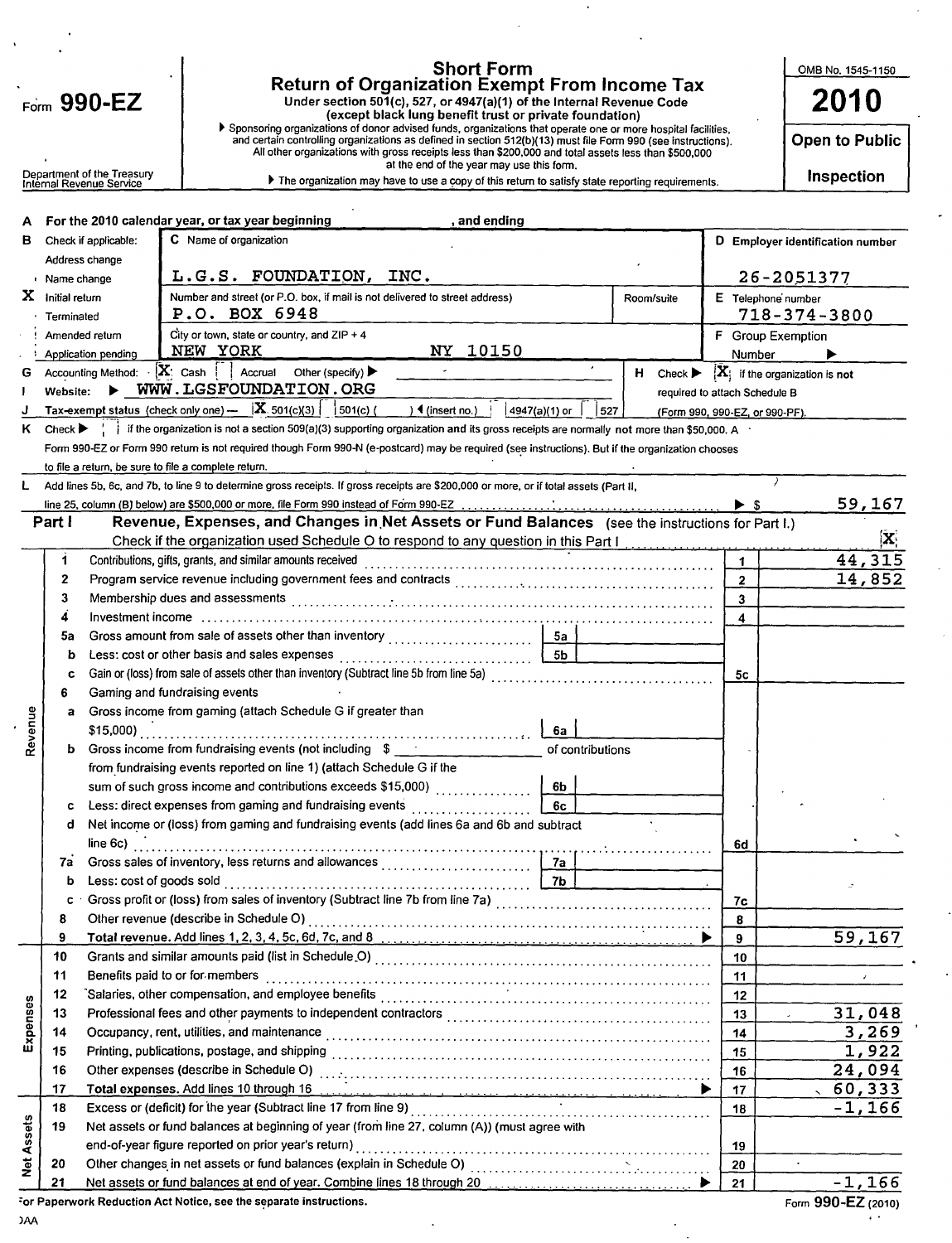| Form 990-EZ (2010)                                 | L.G.S. FOUNDATION, INC.                                                                                                                                                                           |                                       | 26-2051377                      |              |                                                   | Page 2                                                   |
|----------------------------------------------------|---------------------------------------------------------------------------------------------------------------------------------------------------------------------------------------------------|---------------------------------------|---------------------------------|--------------|---------------------------------------------------|----------------------------------------------------------|
| Part II                                            | Balance Sheets. (see the instructions for Part II.)                                                                                                                                               |                                       |                                 |              |                                                   |                                                          |
|                                                    | Check if the organization used Schedule O to respond to any question in this Part II [1] [1] [1] [1] [1] [1] Check if the organization used Schedule O to respond to any question in this Part II |                                       |                                 |              |                                                   | Σ×.                                                      |
|                                                    |                                                                                                                                                                                                   |                                       | (A) Beginning of year           |              |                                                   | (B) End of year                                          |
|                                                    |                                                                                                                                                                                                   |                                       |                                 | 0            | 22                                                | 5,135                                                    |
| 23 Land and buildings                              |                                                                                                                                                                                                   |                                       |                                 | 0            | 23                                                |                                                          |
|                                                    |                                                                                                                                                                                                   |                                       |                                 | $\mathbf 0$  | 24                                                |                                                          |
| 25 Total assets                                    |                                                                                                                                                                                                   |                                       |                                 | 0            | 25                                                | 5,135                                                    |
|                                                    |                                                                                                                                                                                                   |                                       |                                 | 0            | 26                                                | 6,301                                                    |
|                                                    | 27 Net assets or fund balances (line 27 of column (B) must agree with line 21)                                                                                                                    |                                       |                                 | $\mathbf{0}$ | 27                                                | $-1,166$                                                 |
| Part III                                           | Statement of Program Service Accomplishments (see the instructions for Part III.)                                                                                                                 |                                       |                                 | ĺΧ           |                                                   | <b>Expenses</b>                                          |
|                                                    | Check if the organization used Schedule O to respond to any question in this Part III                                                                                                             |                                       |                                 |              | (Required for section                             |                                                          |
| What is the organization's primary exempt purpose? |                                                                                                                                                                                                   |                                       |                                 |              |                                                   | $501(c)(3)$ and $501(c)(4)$<br>organizations and section |
| SEE SCHEDULE O                                     | Describe what was achieved in carrying out the organization's exempt purposes. In a clear and concise manner, describe                                                                            |                                       |                                 |              |                                                   | 4947(a)(1) trusts; optional                              |
|                                                    | the services provided, the number of persons benefited, or other relevant information for each program title.                                                                                     |                                       |                                 |              | for others.)                                      |                                                          |
| 28                                                 | TO PROVIDE INFORMATION ABOUT LENNOX-GASTAUT SYNDROME AS WELL AS PROGRAMS                                                                                                                          |                                       |                                 |              |                                                   |                                                          |
| AND SERVICES FOR LGS FAMILIES.                     |                                                                                                                                                                                                   |                                       |                                 |              |                                                   |                                                          |
|                                                    |                                                                                                                                                                                                   |                                       |                                 |              |                                                   |                                                          |
| (Grants \$                                         |                                                                                                                                                                                                   |                                       |                                 |              | 28a                                               |                                                          |
| 29                                                 |                                                                                                                                                                                                   |                                       |                                 |              |                                                   |                                                          |
|                                                    |                                                                                                                                                                                                   |                                       |                                 |              |                                                   |                                                          |
|                                                    |                                                                                                                                                                                                   |                                       |                                 |              |                                                   |                                                          |
| (Grants \$                                         | $\blacksquare$ ) If this amount includes foreign grants, check here $\ldots$ $\ldots$ $\ldots$ $\ldots$                                                                                           |                                       |                                 |              | 29a                                               |                                                          |
| 30                                                 |                                                                                                                                                                                                   |                                       |                                 |              |                                                   |                                                          |
|                                                    |                                                                                                                                                                                                   |                                       |                                 |              |                                                   |                                                          |
|                                                    |                                                                                                                                                                                                   |                                       |                                 |              |                                                   |                                                          |
| (Grants \$                                         | $\blacksquare$ $\blacksquare$ If this amount includes foreign grants, check here $\ldots$ $\blacksquare$                                                                                          |                                       |                                 |              | 30a                                               |                                                          |
|                                                    |                                                                                                                                                                                                   |                                       |                                 |              |                                                   |                                                          |
| (Grants \$                                         | ) If this amount includes foreign grants, check here contained and this amount                                                                                                                    |                                       | $\blacktriangleright$           |              | 31a                                               | 54,529                                                   |
|                                                    |                                                                                                                                                                                                   |                                       |                                 |              | 32                                                | 54,529                                                   |
| Part IV                                            | List of Officers, Directors, Trustees, and Key Employees. List each one even if not compensated. (see the instructions for Part IV.)                                                              |                                       |                                 |              |                                                   |                                                          |
|                                                    | Check if the organization used Schedule O to respond to any question in this Part IV                                                                                                              | (a) Title and average                 | (c) Compensation                |              | (d) Contributions to                              | (e) Expense                                              |
|                                                    | (a) Name and address                                                                                                                                                                              | hours per week<br>devoted to position | (If not paid,<br>enter $-0$ -.) |              | employee benefit plans &<br>deferred compensation | account and<br>other allowances                          |
| CHRISTINA SANINOCENCIO                             | MIDDLE ISLAND                                                                                                                                                                                     | PRESIDENT                             |                                 |              |                                                   |                                                          |
| 140 WHISKEY ROAD                                   | NY 11953                                                                                                                                                                                          | 5.00                                  |                                 |              |                                                   |                                                          |
| KIM SANINOCENCIO                                   | MIDDLE ISLAND                                                                                                                                                                                     | VICE-PRESIDENT                        |                                 |              |                                                   |                                                          |
| 140 WHISKEY ROAD                                   | NY 11953                                                                                                                                                                                          | 2.00                                  |                                 |              |                                                   |                                                          |
| KARI KRAUSE                                        | WEST ALLIS                                                                                                                                                                                        | <b>SECRETARY</b>                      |                                 |              |                                                   |                                                          |
| 2655 ROUTE RIVE PARKWAY                            | WI 53227                                                                                                                                                                                          | 5.00                                  |                                 |              |                                                   | 0                                                        |
| MELINDA HARTSOOK                                   | <b>VERONA</b>                                                                                                                                                                                     | <b>TREASURER</b>                      |                                 |              |                                                   |                                                          |
| 261 WEST GATE ROAD                                 | VA 24482                                                                                                                                                                                          | 5.00                                  |                                 |              |                                                   |                                                          |
|                                                    |                                                                                                                                                                                                   |                                       |                                 |              |                                                   |                                                          |
|                                                    |                                                                                                                                                                                                   |                                       |                                 |              |                                                   |                                                          |
|                                                    |                                                                                                                                                                                                   |                                       |                                 |              |                                                   |                                                          |
|                                                    |                                                                                                                                                                                                   |                                       |                                 |              |                                                   |                                                          |
|                                                    |                                                                                                                                                                                                   |                                       |                                 |              |                                                   |                                                          |
|                                                    |                                                                                                                                                                                                   |                                       |                                 |              |                                                   |                                                          |
|                                                    |                                                                                                                                                                                                   |                                       |                                 |              |                                                   |                                                          |
|                                                    |                                                                                                                                                                                                   |                                       |                                 |              |                                                   |                                                          |
|                                                    |                                                                                                                                                                                                   |                                       |                                 |              |                                                   |                                                          |
|                                                    |                                                                                                                                                                                                   |                                       |                                 |              |                                                   |                                                          |
|                                                    |                                                                                                                                                                                                   |                                       |                                 |              |                                                   |                                                          |
|                                                    |                                                                                                                                                                                                   |                                       |                                 |              |                                                   |                                                          |
|                                                    |                                                                                                                                                                                                   |                                       |                                 |              |                                                   |                                                          |
|                                                    |                                                                                                                                                                                                   |                                       |                                 |              |                                                   |                                                          |
|                                                    |                                                                                                                                                                                                   |                                       |                                 |              |                                                   |                                                          |
|                                                    |                                                                                                                                                                                                   |                                       |                                 |              |                                                   |                                                          |
|                                                    |                                                                                                                                                                                                   |                                       |                                 |              |                                                   |                                                          |
|                                                    |                                                                                                                                                                                                   |                                       |                                 |              |                                                   |                                                          |
| DAA                                                |                                                                                                                                                                                                   |                                       |                                 |              |                                                   | Form 990-EZ (2010)                                       |

 $\mathbf{F}_{\text{max}}$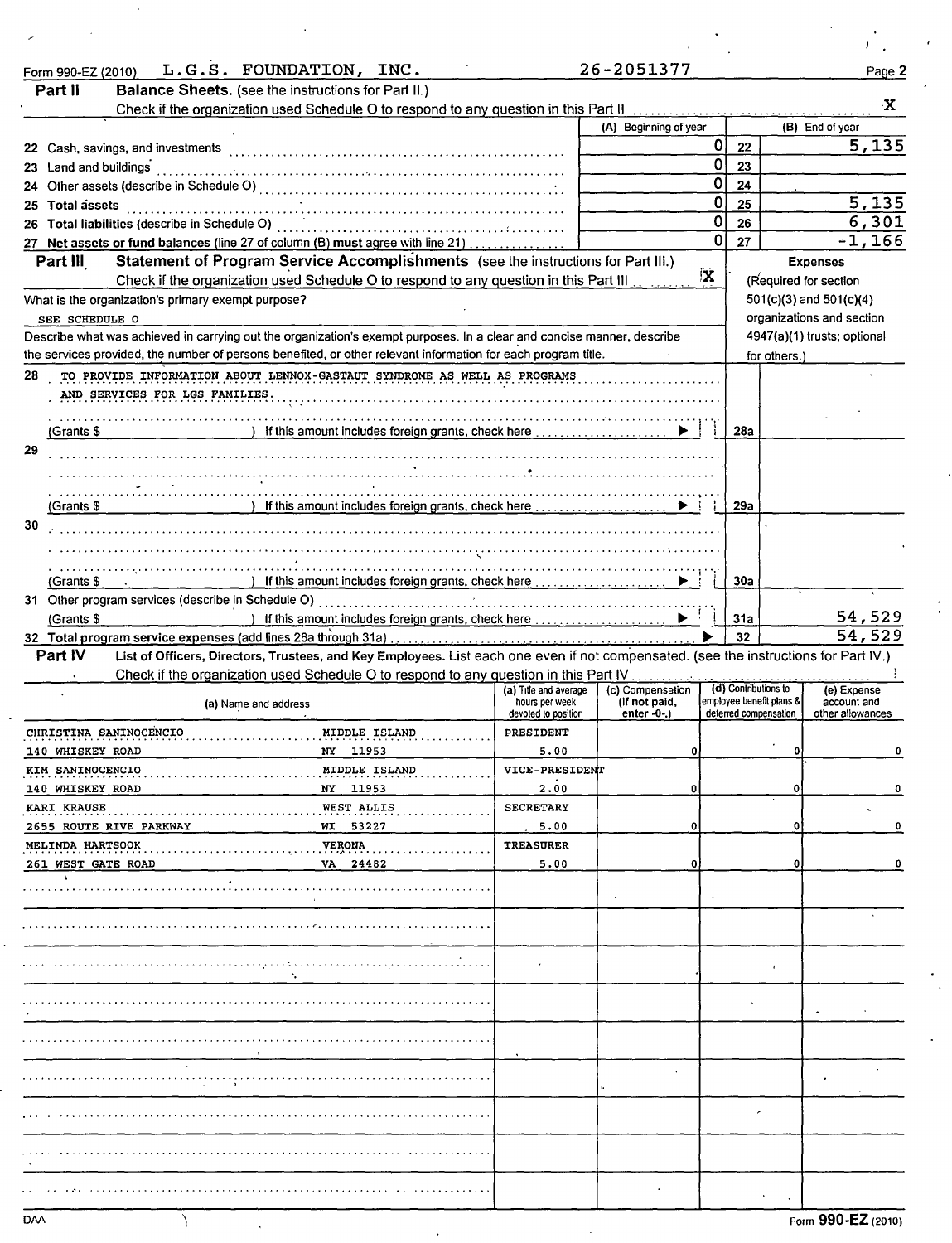|            | $-26 - 2051377$<br>L.G.S. FOUNDATION, INC.<br>Form 990-EZ (2010)                                                                                                                                                                                                                                                                                         |     |     | Page 3       |
|------------|----------------------------------------------------------------------------------------------------------------------------------------------------------------------------------------------------------------------------------------------------------------------------------------------------------------------------------------------------------|-----|-----|--------------|
|            | Other Information (Note the statement requirements in the instructions for Part V.)<br>Part V                                                                                                                                                                                                                                                            |     |     |              |
|            |                                                                                                                                                                                                                                                                                                                                                          |     |     |              |
|            |                                                                                                                                                                                                                                                                                                                                                          |     | Yes | No           |
| 33         | Did the organization engage in any activity not previously reported to the IRS? If "Yes," provide a detailed<br>description of each activity in Schedule O                                                                                                                                                                                               | 33  |     | X            |
| 34         | Were any significant changes made to the organizing or governing documents? If "Yes," attached a conformed                                                                                                                                                                                                                                               |     |     |              |
|            | copy of the amended documents if they reflect a change to the organization's name. Otherwise, explain the                                                                                                                                                                                                                                                |     |     |              |
|            | change on Schedule O (see instructions)                                                                                                                                                                                                                                                                                                                  | 34  |     | X            |
| 35         | If the organization had income from business activities, such as those reported on lines 2, 6a, and 7a (among others), but not reported                                                                                                                                                                                                                  |     |     |              |
|            | on Form 990-T, explain in Schedule O why the organization did not report the income on Form 990-T.                                                                                                                                                                                                                                                       |     |     |              |
| a          | Did the organization have unrelated business gross income of \$1,000 or more or was it a section 501(c)(4),                                                                                                                                                                                                                                              |     |     |              |
|            | 501(c)(5), or 501(c)(6) organization subject to section 6033(e) notice, reporting, and proxy tax requirements?                                                                                                                                                                                                                                           | 35a |     | X            |
| b<br>36    | If "Yes," has it filed a tax return on Form 990-T for this year (see instructions)?<br>Did the organization undergo a liquidation, dissolution, termination, or significant disposition of net assets                                                                                                                                                    | 35b |     |              |
|            |                                                                                                                                                                                                                                                                                                                                                          | 36  |     | X            |
| 37а        | $\blacktriangleright$   37a  <br>Enter amount of political expenditures, direct or indirect, as described in the instructions                                                                                                                                                                                                                            |     |     |              |
| b          | Did the organization file Form 1120-POL for this year?                                                                                                                                                                                                                                                                                                   | 37b |     | X            |
| 38a        | Did the organization borrow from, or make any loans to, any officer, director, trustee, or key employee or were                                                                                                                                                                                                                                          |     |     |              |
|            | any such loans made in a prior year and still outstanding at the end of the tax year covered by this return?                                                                                                                                                                                                                                             | 38a |     | $\mathbf x$  |
| b          | 38b                                                                                                                                                                                                                                                                                                                                                      |     |     |              |
| 39         | Section 501(c)(7) organizations. Enter:                                                                                                                                                                                                                                                                                                                  |     |     |              |
| a          | 39a                                                                                                                                                                                                                                                                                                                                                      |     |     |              |
| b          | 39 <sub>b</sub>                                                                                                                                                                                                                                                                                                                                          |     |     |              |
| 40a        | Section 501(c)(3) organizations. Enter amount of tax imposed on the organization during the year under: $\frac{1}{2}$<br>section 4911<br>$\overline{\phantom{a}}$ $\overline{\phantom{a}}$ $\overline{\phantom{a}}$ $\overline{\phantom{a}}$ $\overline{\phantom{a}}$ $\overline{\phantom{a}}$ $\overline{\phantom{a}}$ section 4955<br>$:$ section 4912 |     |     |              |
| b          | Section 501(c)(3) and 501(c)(4) organizations. Did the organization engage in any section 4958 excess benefit                                                                                                                                                                                                                                            |     |     |              |
|            | transaction during the year, or did it engage in an excess benefit transaction in a prior year, that has not been                                                                                                                                                                                                                                        |     |     |              |
|            | reported on any of its prior Forms 990 or 990-EZ? If "Yes," complete Schedule L, Part I                                                                                                                                                                                                                                                                  | 40b |     | X            |
| c          | Section 501(c)(3) and 501(c)(4) organizations. Enter amount of tax imposed on.                                                                                                                                                                                                                                                                           |     |     |              |
|            | $1/\tau_{\rm eq}$<br>organization managers or disqualified persons during the year under sections 4912,                                                                                                                                                                                                                                                  |     |     |              |
|            | 4955, and 4958                                                                                                                                                                                                                                                                                                                                           |     |     |              |
| d          | Section 501(c)(3) and 501(c)(4) organizations. Enter amount of tax on line 40c                                                                                                                                                                                                                                                                           |     |     |              |
|            | reimbursed by the organization                                                                                                                                                                                                                                                                                                                           |     |     |              |
| е          | All organizations. At any time during the tax year, was the organization a party to a prohibited tax shelter                                                                                                                                                                                                                                             |     |     |              |
|            | transaction? If "Yes," complete Form 8886-T                                                                                                                                                                                                                                                                                                              | 40e |     | X.           |
| 41<br>42a. | List the states with which a copy of this return is filed. $\blacktriangleright$ $\mathbf{NY}$<br>The organization's books are in care of $\blacktriangleright$ CHRISTINA SANINOCENCIO Telephone no. $\blacktriangleright$ 631-744-0531                                                                                                                  |     |     |              |
|            | 140 WHISKEY ROAD                                                                                                                                                                                                                                                                                                                                         |     |     |              |
|            | $ZIP + 4$ ▶ 11953<br>$Localed$ at $\blacktriangleright$ MIDDLE ISLAND                                                                                                                                                                                                                                                                                    |     |     |              |
|            | At any time during the calendar year, did the organization have an interest in or a signature or other authority                                                                                                                                                                                                                                         |     |     |              |
|            | over a financial account in a foreign country (such as a bank account, securities account, or other financial                                                                                                                                                                                                                                            |     | Yes | No.          |
|            | account)?                                                                                                                                                                                                                                                                                                                                                | 42b |     | $\mathbf{x}$ |
|            | If "Yes," enter the name of the foreign country: ▶                                                                                                                                                                                                                                                                                                       |     |     |              |
|            | See the instructions for exceptions and filing requirements for Form TD F 90-22.1, Report of Foreign Bank                                                                                                                                                                                                                                                |     |     |              |
|            | and Financial Accounts.                                                                                                                                                                                                                                                                                                                                  |     |     |              |
| c          |                                                                                                                                                                                                                                                                                                                                                          | 42c |     | X.           |
| 43         | If "Yes," enter the name of the foreign country: ▶                                                                                                                                                                                                                                                                                                       |     |     |              |
|            | $\blacktriangleright$   43  <br>and enter the amount of tax-exempt interest received or accrued during the tax year                                                                                                                                                                                                                                      |     |     |              |
|            |                                                                                                                                                                                                                                                                                                                                                          |     |     |              |
|            |                                                                                                                                                                                                                                                                                                                                                          |     | Yes | No           |
|            |                                                                                                                                                                                                                                                                                                                                                          |     |     |              |
|            |                                                                                                                                                                                                                                                                                                                                                          |     |     |              |
|            | Did the organization maintain any donor advised funds during the year? If "Yes," Form 990 must be<br>completed instead of Form 990-EZ                                                                                                                                                                                                                    | 44a |     | X            |
| b          | Did the organization operate one or more hospital facilities during the year? If "Yes," Form 990 must be '                                                                                                                                                                                                                                               |     |     |              |
| 44a        |                                                                                                                                                                                                                                                                                                                                                          | 44b |     | X            |
| c          | Did the organization receive any payments for indoor tanning services during the year?                                                                                                                                                                                                                                                                   | 44c |     | $\mathbf{x}$ |
| d          | If "Yes," to line 44c, has the organization filed a Form 720 to report these payments? If "No," provide an<br>explanation in Schedule O with the content of the content of the content of the content of the content of the content of the content of the content of the content of the content of the content of the content of the content             | 44d |     |              |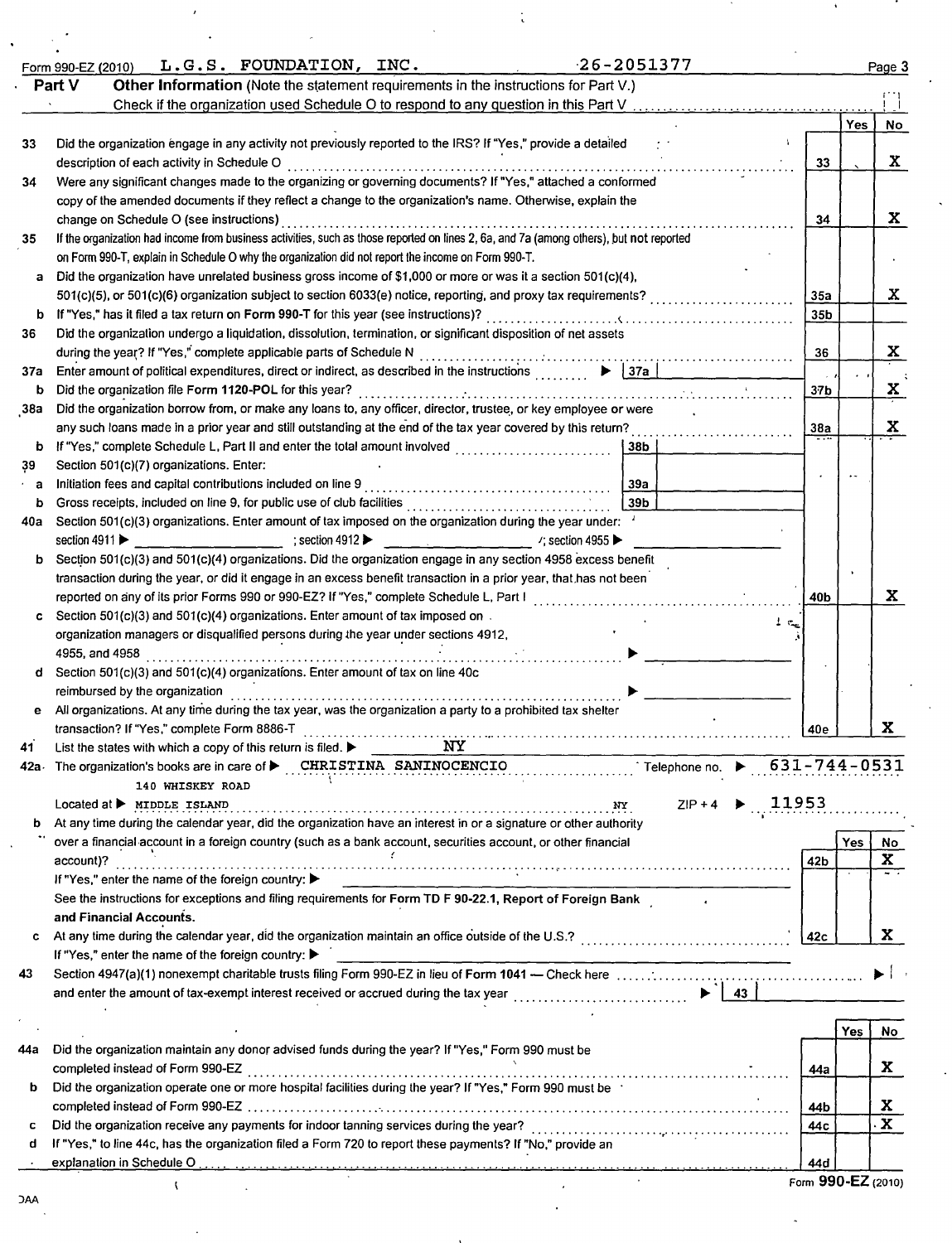| Form 990-EZ (2010) | L.G.S. FOUNDATION, INC.                                                                                                                                                                                                                                                                                                  |                                         | 26-2051377          |                                                        |                  |                            | Page 4                  |
|--------------------|--------------------------------------------------------------------------------------------------------------------------------------------------------------------------------------------------------------------------------------------------------------------------------------------------------------------------|-----------------------------------------|---------------------|--------------------------------------------------------|------------------|----------------------------|-------------------------|
|                    |                                                                                                                                                                                                                                                                                                                          |                                         |                     |                                                        |                  | Yes                        | No                      |
| 45                 | Is any related organization a controlled entity of the organization within the meaning of section 512(b)(13)?                                                                                                                                                                                                            |                                         |                     |                                                        | 45               |                            | $\mathbf{x}$            |
|                    | Did the organization receive any payment from or engage in any transaction with a controlled entity within the                                                                                                                                                                                                           |                                         |                     |                                                        |                  |                            |                         |
| a                  | meaning of section 512(b)(13)? If "Yes," Form 990 and Schedule R may need to be completed instead of                                                                                                                                                                                                                     |                                         |                     |                                                        |                  |                            |                         |
|                    | Form 990-EZ (see instructions)                                                                                                                                                                                                                                                                                           |                                         |                     |                                                        | 45а              |                            | X                       |
| 46                 | Did the organization engage, directly or indirectly, in political campaign activities on behalf of or in opposition                                                                                                                                                                                                      |                                         |                     |                                                        |                  |                            |                         |
|                    |                                                                                                                                                                                                                                                                                                                          |                                         |                     |                                                        | 46               |                            | X.                      |
| ∴ Part VI          | Section 501(c)(3) organizations and section 4947(a)(1) nonexempt charitable trusts only. All section                                                                                                                                                                                                                     |                                         |                     |                                                        |                  |                            |                         |
|                    | 501(c)(3) organizations and section 4947(a)(1) nonexempt charitable trusts must answer questions 47-49b                                                                                                                                                                                                                  |                                         |                     |                                                        |                  |                            |                         |
|                    | and 52, and complete the tables for lines 50 and 51.                                                                                                                                                                                                                                                                     |                                         |                     |                                                        |                  |                            |                         |
|                    |                                                                                                                                                                                                                                                                                                                          |                                         |                     |                                                        |                  |                            |                         |
|                    |                                                                                                                                                                                                                                                                                                                          |                                         |                     |                                                        |                  | <b>Yes</b>                 | No                      |
| 47                 | Did the organization engage in lobbying activities? If "Yes," complete Schedule C, Part II                                                                                                                                                                                                                               |                                         |                     |                                                        | 47               |                            | $\mathbf{X}$            |
| 48                 | Is the organization a school as described in section 170(b)(1)(A)(ii)? If "Yes," complete Schedule E                                                                                                                                                                                                                     |                                         |                     |                                                        | 48               |                            | $\overline{\mathbf{x}}$ |
| 49a                |                                                                                                                                                                                                                                                                                                                          |                                         |                     |                                                        | 49a              |                            | $\mathbf x$             |
| b                  | If "Yes," was the related organization a section 527 organization?                                                                                                                                                                                                                                                       |                                         |                     |                                                        | 49b              |                            |                         |
| 50                 | Complete this table for the organization's five highest compensated employees (other than officers, directors, trustees and key                                                                                                                                                                                          |                                         |                     |                                                        |                  |                            |                         |
|                    | employees) who each received more than \$100,000 of compensation from the organization. If there is none, enter "None."                                                                                                                                                                                                  |                                         |                     |                                                        |                  |                            |                         |
|                    | (a) Name and address of each employee paid more                                                                                                                                                                                                                                                                          | (b) Title and average<br>hours per week | (c) Compensation    | (d) Contributions to<br>employee benefit plans &       |                  | (e) Expense<br>account and |                         |
|                    | than \$100,000                                                                                                                                                                                                                                                                                                           | devoted to position                     |                     | deferred compensation                                  |                  | other allowances           |                         |
| <b>NONE</b>        |                                                                                                                                                                                                                                                                                                                          |                                         |                     |                                                        |                  |                            |                         |
|                    |                                                                                                                                                                                                                                                                                                                          |                                         |                     |                                                        |                  |                            |                         |
|                    |                                                                                                                                                                                                                                                                                                                          |                                         |                     |                                                        |                  |                            |                         |
|                    |                                                                                                                                                                                                                                                                                                                          |                                         |                     |                                                        |                  |                            |                         |
|                    |                                                                                                                                                                                                                                                                                                                          |                                         |                     |                                                        |                  |                            |                         |
|                    |                                                                                                                                                                                                                                                                                                                          |                                         |                     |                                                        |                  |                            |                         |
|                    |                                                                                                                                                                                                                                                                                                                          |                                         |                     |                                                        |                  |                            |                         |
|                    |                                                                                                                                                                                                                                                                                                                          |                                         |                     |                                                        |                  |                            |                         |
|                    |                                                                                                                                                                                                                                                                                                                          |                                         |                     |                                                        |                  |                            |                         |
|                    |                                                                                                                                                                                                                                                                                                                          |                                         |                     |                                                        |                  |                            |                         |
| f                  | Total number of other employees paid over \$100,000                                                                                                                                                                                                                                                                      |                                         |                     |                                                        |                  |                            |                         |
| 51                 | Complete this table for the organization's five highest compensated independent contractors who each received more than                                                                                                                                                                                                  |                                         |                     |                                                        |                  |                            |                         |
|                    | \$100,000 of compensation from the organization. If there is none, enter "None."                                                                                                                                                                                                                                         |                                         |                     |                                                        |                  |                            |                         |
|                    | (a) Name and address of each independent contractor paid more than \$100,000                                                                                                                                                                                                                                             |                                         | (b) Type of service |                                                        | (c) Compensation |                            |                         |
| NONE               |                                                                                                                                                                                                                                                                                                                          |                                         |                     |                                                        |                  |                            |                         |
|                    |                                                                                                                                                                                                                                                                                                                          |                                         |                     |                                                        |                  |                            |                         |
|                    |                                                                                                                                                                                                                                                                                                                          |                                         |                     |                                                        |                  |                            |                         |
|                    |                                                                                                                                                                                                                                                                                                                          |                                         |                     |                                                        |                  |                            |                         |
|                    |                                                                                                                                                                                                                                                                                                                          |                                         |                     |                                                        |                  |                            |                         |
|                    |                                                                                                                                                                                                                                                                                                                          |                                         |                     |                                                        |                  |                            |                         |
|                    |                                                                                                                                                                                                                                                                                                                          |                                         |                     |                                                        |                  |                            |                         |
|                    |                                                                                                                                                                                                                                                                                                                          |                                         |                     |                                                        |                  |                            |                         |
|                    | a sa mga kalawatan ng mga kalawang mga kalawang mga kalawang mga kalawang mga kalawang mga kalawang mga kalawa                                                                                                                                                                                                           |                                         |                     |                                                        |                  |                            |                         |
|                    |                                                                                                                                                                                                                                                                                                                          |                                         |                     |                                                        |                  |                            |                         |
| d                  | Total number of other independent contractors each receiving over \$100,000                                                                                                                                                                                                                                              | ▶                                       |                     |                                                        |                  |                            |                         |
| 52                 | Did the organization complete Schedule A? Note: All section 501(c)(3) organizations and 4947(a)(1)                                                                                                                                                                                                                       |                                         |                     |                                                        |                  |                            |                         |
|                    |                                                                                                                                                                                                                                                                                                                          |                                         |                     | $\blacktriangleright$ $ X \text{ Yes.} $ $ N0 \rangle$ |                  |                            |                         |
|                    | Under penalties of perjury, I declare that I have examined this return, including accompanying schedules and statements, and to the best of my knowledge and belief, it is<br>true, correct, and complete. Declaration of preparer (other than officer) is based on all information of which preparer has any knowledge. |                                         |                     |                                                        |                  |                            |                         |
|                    |                                                                                                                                                                                                                                                                                                                          |                                         |                     |                                                        |                  |                            |                         |
| Sign               | Signature of officer                                                                                                                                                                                                                                                                                                     |                                         | Date                |                                                        |                  |                            |                         |
| Here               | CHRISTINA SANINOCENCIO                                                                                                                                                                                                                                                                                                   | PRESIDENT                               |                     |                                                        |                  |                            |                         |
|                    | Type or print name and title                                                                                                                                                                                                                                                                                             |                                         |                     |                                                        |                  |                            |                         |
|                    | Print/Type preparer's name<br>Preparer's signature                                                                                                                                                                                                                                                                       |                                         | Date                |                                                        | <b>PTIN</b>      |                            |                         |
| Paid               |                                                                                                                                                                                                                                                                                                                          |                                         |                     | Check $\ddot{\phantom{a}}$ if                          |                  |                            |                         |
| Preparer           | GEORGE E. MACDONALD<br>GEORGE E. MACDONALD                                                                                                                                                                                                                                                                               |                                         |                     | 05/13/11   self-employed   P00623325                   |                  |                            |                         |
|                    | G.E. MACDONALD<br>& CO., LTD.<br>Firm's name ▶<br>550 ROUTE 25A<br>Firm's address ▶                                                                                                                                                                                                                                      |                                         |                     | -Firm's EIN ▶                                          | 11-3497857       |                            |                         |
| Use Only           | ROCKY POINT, NY<br>11778-8759                                                                                                                                                                                                                                                                                            |                                         |                     | 631-744-0531<br>Phone no                               |                  |                            |                         |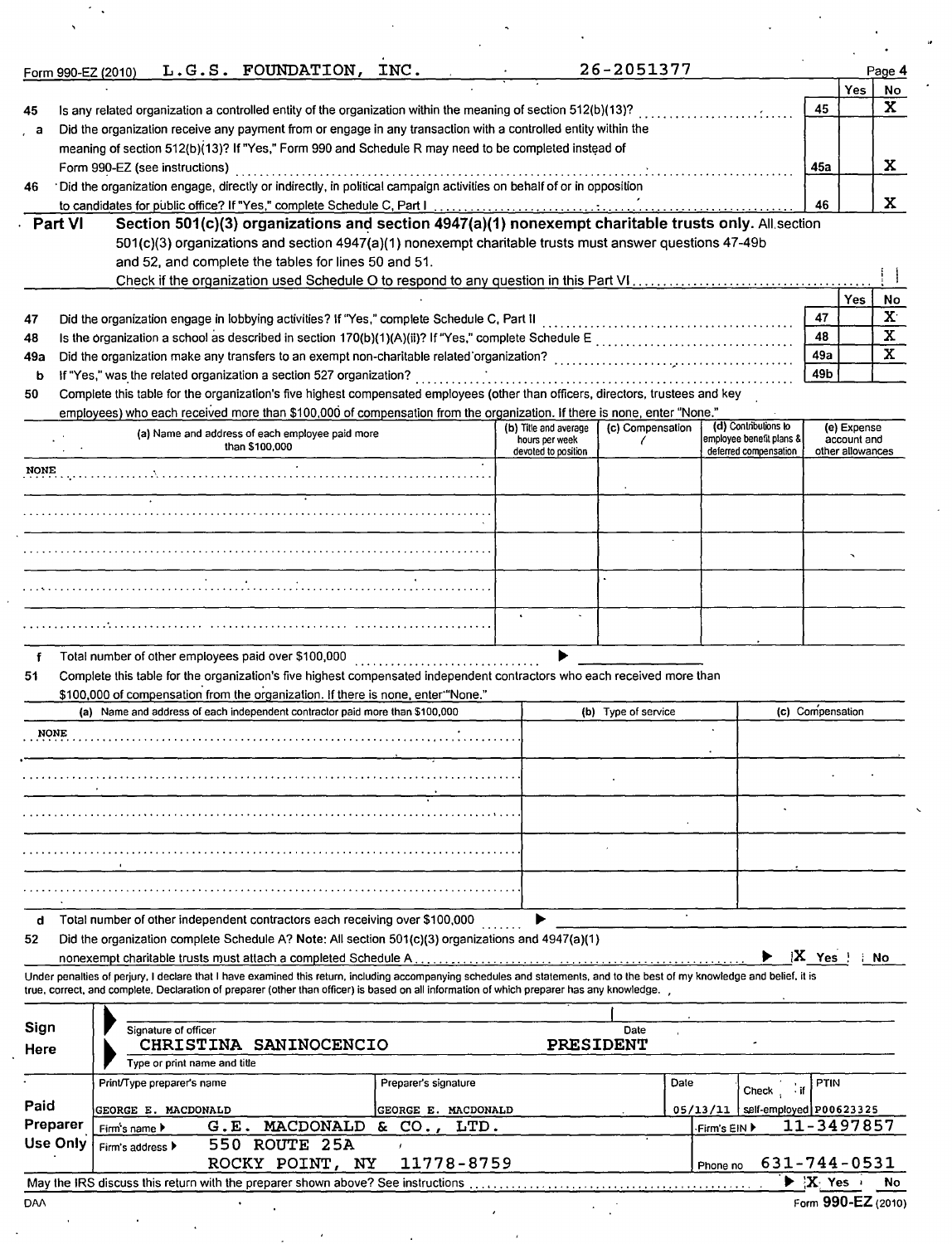| <b>SCHEDULE A</b><br><b>Public Charity Status and Public Support</b><br>. (Form 990 or 990-EZ)<br>Complete if the organization is a section $501(c)(3)$ organization or a section<br>4947(a)(1) nonexempt charitable trust. |                                                            |                                                                                                                                                                                                                                                      |     |                                                   |     |                                           |                                      |                                     | OMB No. 1545-0047<br>Đ<br><b>Open to Public</b> |                 |    |  |  |
|-----------------------------------------------------------------------------------------------------------------------------------------------------------------------------------------------------------------------------|------------------------------------------------------------|------------------------------------------------------------------------------------------------------------------------------------------------------------------------------------------------------------------------------------------------------|-----|---------------------------------------------------|-----|-------------------------------------------|--------------------------------------|-------------------------------------|-------------------------------------------------|-----------------|----|--|--|
| Department of the Treasury<br>Internal Revenue Service                                                                                                                                                                      |                                                            | Attach to Form 990 or Form 990-EZ.                                                                                                                                                                                                                   |     | See separate instructions.                        |     |                                           |                                      |                                     |                                                 | Inspection      |    |  |  |
| Name of the organization                                                                                                                                                                                                    |                                                            | L.G.S. FOUNDATION, INC.                                                                                                                                                                                                                              |     |                                                   |     |                                           |                                      |                                     | <b>Employer identification number</b>           |                 |    |  |  |
| Part I                                                                                                                                                                                                                      |                                                            | Reason for Public Charity Status (All organizations must complete this part.) See instructions.                                                                                                                                                      |     |                                                   |     |                                           |                                      |                                     | 26-2051377                                      |                 |    |  |  |
|                                                                                                                                                                                                                             |                                                            | The organization is not a private foundation because it is: (For lines 1 through 11, check only one box.)                                                                                                                                            |     |                                                   |     |                                           |                                      |                                     |                                                 |                 |    |  |  |
| 1                                                                                                                                                                                                                           |                                                            | A church, convention of churches, or association of churches described in section 170(b)(1)(A)(i).                                                                                                                                                   |     |                                                   |     |                                           |                                      |                                     |                                                 |                 |    |  |  |
| 2                                                                                                                                                                                                                           |                                                            | A school described in section 170(b)(1)(A)(ii). (Attach Schedule E.)                                                                                                                                                                                 |     |                                                   |     |                                           |                                      |                                     |                                                 |                 |    |  |  |
| 3                                                                                                                                                                                                                           |                                                            | A hospital or a cooperative hospital service organization described in section 170(b)(1)(A)(iii).                                                                                                                                                    |     |                                                   |     |                                           |                                      |                                     |                                                 |                 |    |  |  |
| 4                                                                                                                                                                                                                           |                                                            | A medical research organization operated in conjunction with a hospital described in section 170(b)(1)(A)(iii). Enter the hospital's name,                                                                                                           |     |                                                   |     |                                           |                                      |                                     |                                                 |                 |    |  |  |
| city, and state:                                                                                                                                                                                                            |                                                            |                                                                                                                                                                                                                                                      |     |                                                   |     |                                           |                                      |                                     |                                                 |                 |    |  |  |
| 5                                                                                                                                                                                                                           |                                                            | An organization operated for the benefit of a college or university owned or operated by a governmental unit described in                                                                                                                            |     |                                                   |     |                                           |                                      |                                     |                                                 |                 |    |  |  |
|                                                                                                                                                                                                                             | section 170(b)(1)(A)(iv). (Complete Part II.)              |                                                                                                                                                                                                                                                      |     |                                                   |     |                                           |                                      |                                     |                                                 |                 |    |  |  |
| 6<br>7                                                                                                                                                                                                                      |                                                            | A federal, state, or local government or governmental unit described in section 170(b)(1)(A)(v).<br>An organization that normally receives a substantial part of its support from a governmental unit or from the general public                     |     |                                                   |     |                                           |                                      |                                     |                                                 |                 |    |  |  |
|                                                                                                                                                                                                                             | described in section 170(b)(1)(A)(vi). (Complete Part II.) |                                                                                                                                                                                                                                                      |     |                                                   |     |                                           |                                      |                                     |                                                 |                 |    |  |  |
| 8                                                                                                                                                                                                                           |                                                            | A community trust described in section 170(b)(1)(A)(vi). (Complete Part II.)                                                                                                                                                                         |     |                                                   |     |                                           |                                      |                                     |                                                 |                 |    |  |  |
| $ {\bf X} $<br>9                                                                                                                                                                                                            |                                                            | An organization that normally receives: (1) more than 33 1/3% of its support from contributions, membership fees, and gross                                                                                                                          |     |                                                   |     |                                           |                                      |                                     |                                                 |                 |    |  |  |
|                                                                                                                                                                                                                             |                                                            | receipts from activities related to its exempt functions—subject to certain exceptions, and (2) no more than 33 1/3% of its                                                                                                                          |     |                                                   |     |                                           |                                      |                                     |                                                 |                 |    |  |  |
|                                                                                                                                                                                                                             |                                                            | support from gross investment income and unrelated business taxable income (less section 511 tax) from businesses                                                                                                                                    |     |                                                   |     |                                           |                                      |                                     |                                                 |                 |    |  |  |
|                                                                                                                                                                                                                             |                                                            | acquired by the organization after June 30, 1975. See section 509(a)(2). (Complete Part III.)                                                                                                                                                        |     |                                                   |     |                                           |                                      |                                     |                                                 |                 |    |  |  |
| 10                                                                                                                                                                                                                          |                                                            | An organization organized and operated exclusively to test for public safety. See section 509(a)(4).                                                                                                                                                 |     |                                                   |     |                                           |                                      |                                     |                                                 |                 |    |  |  |
| 11                                                                                                                                                                                                                          |                                                            | An organization organized and operated exclusively for the benefit of, to perform the functions of, or to carry out the<br>purposes of one or more publicly supported organizations described in section 509(a)(1) or section 509(a)(2). See section |     |                                                   |     |                                           |                                      |                                     |                                                 |                 |    |  |  |
|                                                                                                                                                                                                                             |                                                            | 509(a)(3). Check the box that describes the type of supporting organization and complete lines 11e through 11h.                                                                                                                                      |     |                                                   |     |                                           |                                      |                                     |                                                 |                 |    |  |  |
| <b>i</b> Type I                                                                                                                                                                                                             | Type II<br>b :                                             | Type III-Functionally integrated<br>$c +$                                                                                                                                                                                                            |     |                                                   | d.  |                                           | Type III-Other                       |                                     |                                                 |                 |    |  |  |
| е                                                                                                                                                                                                                           |                                                            | By checking this box, I certify that the organization is not controlled directly or indirectly by one or more disqualified persons                                                                                                                   |     |                                                   |     |                                           |                                      |                                     |                                                 |                 |    |  |  |
|                                                                                                                                                                                                                             |                                                            | other than foundation managers and other than one or more publicly supported organizations described in section 509(a)(1)                                                                                                                            |     |                                                   |     |                                           |                                      |                                     |                                                 |                 |    |  |  |
| or section 509(a)(2).                                                                                                                                                                                                       |                                                            |                                                                                                                                                                                                                                                      |     |                                                   |     |                                           |                                      |                                     |                                                 |                 |    |  |  |
| f                                                                                                                                                                                                                           |                                                            | If the organization received a written determination from the IRS that it is a Type I, Type II, or Type III supporting                                                                                                                               |     |                                                   |     |                                           |                                      |                                     |                                                 |                 |    |  |  |
| organization, check this box                                                                                                                                                                                                |                                                            |                                                                                                                                                                                                                                                      |     |                                                   |     |                                           |                                      |                                     |                                                 |                 |    |  |  |
| g                                                                                                                                                                                                                           |                                                            | Since August 17, 2006, has the organization accepted any gift or contribution from any of the                                                                                                                                                        |     |                                                   |     |                                           |                                      |                                     |                                                 |                 |    |  |  |
| following persons?                                                                                                                                                                                                          |                                                            | (i) A person who directly or indirectly controls, either alone or together with persons described in (ii) and                                                                                                                                        |     |                                                   |     |                                           |                                      |                                     |                                                 | Yes             |    |  |  |
|                                                                                                                                                                                                                             |                                                            | (iii) below, the governing body of the supported organization?                                                                                                                                                                                       |     |                                                   |     |                                           |                                      |                                     | 11g(i)                                          |                 | No |  |  |
|                                                                                                                                                                                                                             | (ii) A family member of a person described in (i) above?   |                                                                                                                                                                                                                                                      |     |                                                   |     |                                           |                                      |                                     | 11g(i)                                          |                 |    |  |  |
|                                                                                                                                                                                                                             |                                                            | (iii) A 35% controlled entity of a person described in (i) or (ii) above?                                                                                                                                                                            |     |                                                   |     |                                           |                                      |                                     | 11g(iii)                                        |                 |    |  |  |
| n                                                                                                                                                                                                                           |                                                            | Provide the following information about the supported organization(s).                                                                                                                                                                               |     |                                                   |     |                                           |                                      |                                     |                                                 |                 |    |  |  |
| (i) Name of supported<br>organization                                                                                                                                                                                       | (ii) EIN                                                   | (iii) Type of organization<br>(described on lines 1-9                                                                                                                                                                                                |     | (iv) Is the organization                          |     | (v) Did you notify<br>the organization in |                                      | (vi) is the<br>organization in col. |                                                 | (vii) Amount of |    |  |  |
|                                                                                                                                                                                                                             |                                                            | above or IRC section                                                                                                                                                                                                                                 |     | in col. (i) listed in your<br>governing document? |     | col. (i) of your                          |                                      | (i) organized in the                |                                                 | support         |    |  |  |
|                                                                                                                                                                                                                             |                                                            | (see instructions))                                                                                                                                                                                                                                  | Yes | No                                                | Yes | support?                                  | Yes                                  | U.S.?<br>No                         |                                                 |                 |    |  |  |
| (A)                                                                                                                                                                                                                         |                                                            |                                                                                                                                                                                                                                                      |     |                                                   |     | No                                        |                                      |                                     |                                                 |                 |    |  |  |
|                                                                                                                                                                                                                             |                                                            |                                                                                                                                                                                                                                                      |     |                                                   |     |                                           |                                      |                                     |                                                 |                 |    |  |  |
| (B)                                                                                                                                                                                                                         |                                                            |                                                                                                                                                                                                                                                      |     |                                                   |     |                                           |                                      |                                     |                                                 |                 |    |  |  |
| (C)                                                                                                                                                                                                                         |                                                            |                                                                                                                                                                                                                                                      |     |                                                   |     |                                           |                                      |                                     |                                                 |                 |    |  |  |
|                                                                                                                                                                                                                             |                                                            |                                                                                                                                                                                                                                                      |     |                                                   |     |                                           |                                      |                                     |                                                 |                 |    |  |  |
| (D)                                                                                                                                                                                                                         |                                                            |                                                                                                                                                                                                                                                      |     |                                                   |     |                                           |                                      |                                     |                                                 |                 |    |  |  |
| (E)                                                                                                                                                                                                                         |                                                            |                                                                                                                                                                                                                                                      |     |                                                   |     |                                           |                                      |                                     |                                                 |                 |    |  |  |
|                                                                                                                                                                                                                             |                                                            |                                                                                                                                                                                                                                                      |     |                                                   |     |                                           |                                      |                                     |                                                 |                 |    |  |  |
| <b>Fotal</b>                                                                                                                                                                                                                |                                                            |                                                                                                                                                                                                                                                      |     |                                                   |     |                                           |                                      |                                     |                                                 |                 |    |  |  |
|                                                                                                                                                                                                                             |                                                            | For Paperwork Reduction Act Notice, see the Instructions for                                                                                                                                                                                         |     |                                                   |     |                                           | Schedule A (Form 990 or 990-EZ) 2010 |                                     |                                                 |                 |    |  |  |

 $\hat{\mathbf{v}}$ 

 $\mathbb{Z}^2$ 

 $\ddot{\phantom{0}}$ 

 $\frac{1}{\sqrt{2}}$ 

 $\bar{z}$ 

 $\mathcal{L}$ 

 $\frac{1}{2}$ 

)AA

orm 990 or 990-EZ.

 $\ddot{\phantom{a}}$ 

 $\ddot{\phantom{0}}$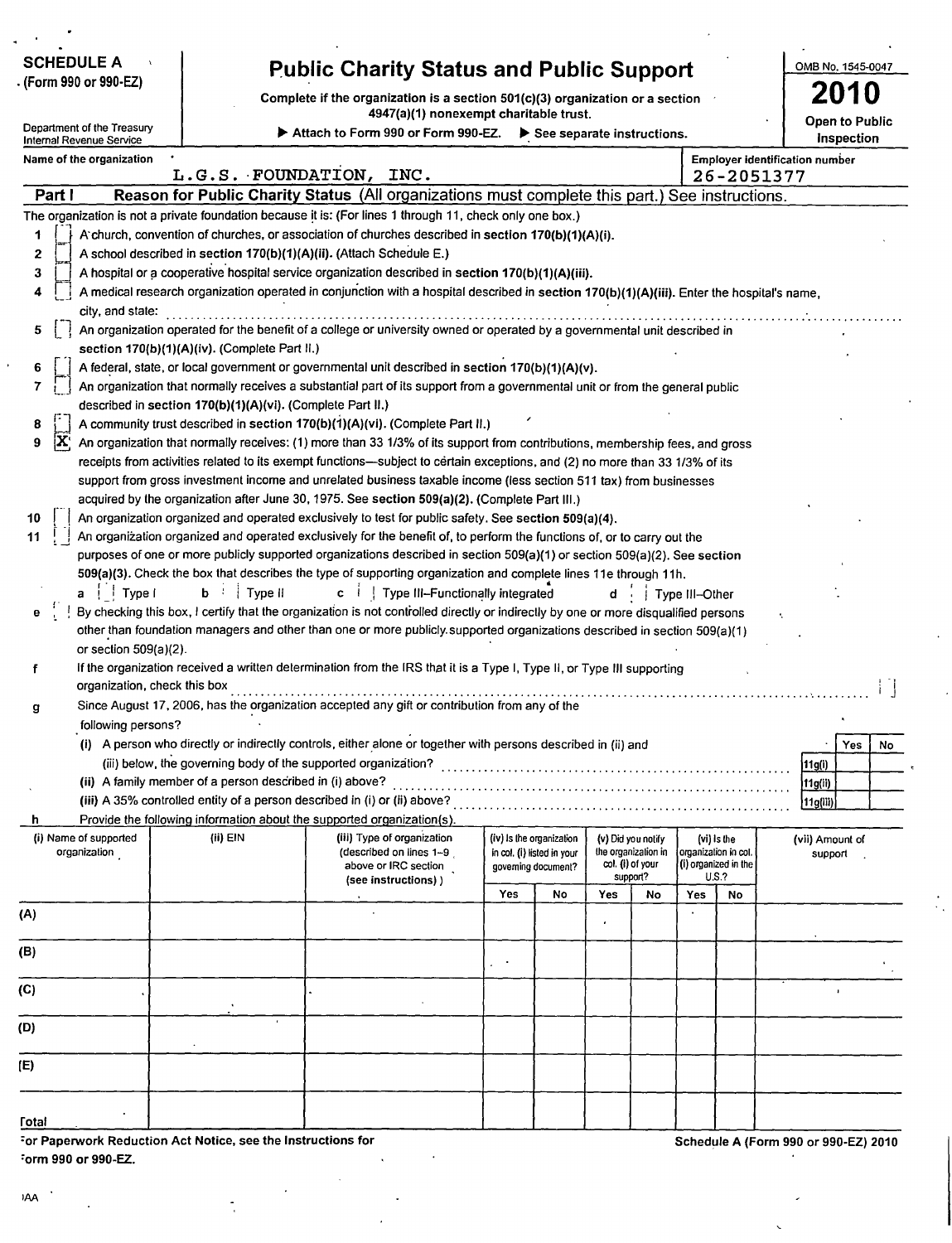Schedule A (Form 990 or 990-EZ) 2010 L.G.S. FOUNDATION, INC. 26-2051377 Page 2<br>Part II Support Schedule for Organizations Described in Sections 170(b)(1)(A)(iv) and 170(b)(1)(A)(vi) **Part II Support Schedule for Organizations Described in Sections** 170(b)(1)(A)(iv) **and** '170(b)(1)(A)(vi) (Complete only if you checked the box on line 5, 7, or 8 of Part I or if the organization failed to qualify under Part Ill. If the organization fails to qualify under the tests listed below, please complete Part Ill.)

|              | <b>Section A. Public Support</b>                                                                                                                                                                                              |          |              |            |            |          |       |           |
|--------------|-------------------------------------------------------------------------------------------------------------------------------------------------------------------------------------------------------------------------------|----------|--------------|------------|------------|----------|-------|-----------|
|              | Calendar year (or fiscal year beginning in)                                                                                                                                                                                   | (a) 2006 | (b) 2007     | (c) 2008   | $(d)$ 2009 | (e) 2010 |       | (f) Total |
| 1            | Gifts, grants, contributions, and<br>membership fees received. (Do not<br>include any "unusual grants.")                                                                                                                      |          |              |            |            |          |       |           |
| $\mathbf{z}$ | Tax revenues levied for the<br>organization's benefit and either paid<br>to or expended on its behalf                                                                                                                         |          |              |            |            |          |       |           |
| 3            | The value of services or facilities ·<br>furnished by a governmental unit to the                                                                                                                                              |          |              |            |            |          |       |           |
| 4            | Total. Add lines 1 through 3                                                                                                                                                                                                  |          |              |            |            |          |       |           |
| 5            | The portion of total contributions by<br>each person (other than a<br>governmental unit or publicly .<br>supported organization) included on                                                                                  |          |              |            |            |          | $v$ . |           |
|              | line 1 that exceeds 2% of the amount<br>shown on line 11, column (f)<br>.                                                                                                                                                     |          |              |            |            |          |       |           |
| 6            | Public support. Subtract line 5 from line 4                                                                                                                                                                                   |          |              |            |            |          |       |           |
|              | <b>Section B. Total Support</b>                                                                                                                                                                                               |          |              |            |            |          |       |           |
|              | Calendar year (or fiscal year beginning in) >                                                                                                                                                                                 | (a) 2006 | (b) 2007     | $(c)$ 2008 | $(d)$ 2009 | (e) 2010 |       | (f) Total |
| 7            | Amounts from line 4                                                                                                                                                                                                           |          |              |            |            |          |       |           |
| 8            | Gross income from interest, dividends,<br>payments received on securities loans.<br>rents, royalties and income from similar                                                                                                  |          |              |            |            |          |       |           |
| 9            | Net income from unrelated business<br>activities, whether or not the business<br>is regularly carried on                                                                                                                      |          |              |            |            |          |       |           |
| 10           | Other income. Do not include gain or<br>loss from the sale of capital assets<br>(Explain in Part IV.)                                                                                                                         |          |              |            |            |          |       |           |
| 11           | Total support. Add lines 7 through 10                                                                                                                                                                                         |          | $\mathbf{r}$ |            |            |          |       |           |
| 12           | Gross receipts from related activities, etc. (see instructions)                                                                                                                                                               |          |              |            |            |          | 12    |           |
| 13           | First five years. If the Form 990 is for the organization's first, second, third, fourth, or fifth tax year as a section 501(c)(3)                                                                                            |          |              |            |            |          |       |           |
|              | organization, check this box and stop here with a strategy of the strategy of the strategy of the strategy of the strategy of the strategy of the strategy of the strategy of the strategy of the strategy of the strategy of |          |              |            |            |          |       |           |
|              | <b>Section C. Computation of Public Support Percentage</b>                                                                                                                                                                    |          |              |            |            |          |       |           |
| 14           |                                                                                                                                                                                                                               |          |              |            |            |          | 14    | %         |
| 15           | Public support percentage from 2009 Schedule A, Part II, line 14                                                                                                                                                              |          |              |            |            |          | 15    | %         |
|              | 16a 33 1/3% support test-2010. If the organization did not check the box on line 13, and line 14 is 33 1/3% or more, check this                                                                                               |          |              |            |            |          |       |           |
|              | box and stop here. The organization qualifies as a publicly supported organization                                                                                                                                            |          |              |            |            |          |       |           |
| b            | 33 1/3% support test—2009. If the organization did not check a box on line 13 or 16a, and line 15 is 33 1/3% or more, $\dot{ }$ .                                                                                             |          |              |            |            |          |       |           |
|              | check this box and stop here. The organization qualifies as a publicly supported organization                                                                                                                                 |          |              |            |            |          |       |           |
|              | 17a 10%-facts-and-circumstances test-2010. If the organization did not check a box on line 13, 16a, or 16b, and line 14 is                                                                                                    |          |              |            |            |          |       |           |
|              | 10% or more, and if the organization meets the "facts-and-circumstances" test, check this box and stop here. Explain in                                                                                                       |          |              |            |            |          |       |           |
|              | Part IV how the organization meets the "facts-and-circumstances" test. The organization qualifies as a publicly supported<br>organization                                                                                     |          |              |            |            |          |       |           |
| b            | 10%-facts-and-circumstances test---2009. If the organization did not check a box on line 13, 16a, 16b, or 17a, and line                                                                                                       |          |              |            |            |          |       |           |
|              | 15 is 10% or more, and if the organization meets the "facts-and-circumstances" test, check this box and stop here.                                                                                                            |          |              |            |            |          |       |           |
|              | Explain in Part IV how the organization meets the "facts-and-circumstances" test. The organization qualifies as a publicly                                                                                                    |          |              |            |            |          |       |           |
|              |                                                                                                                                                                                                                               |          |              |            |            |          |       |           |
| 18           | Private foundation. If the organization did not check a box on line 13, 16a, 16b, 17a, or 17b, check this box and see                                                                                                         |          |              |            |            |          |       |           |
|              |                                                                                                                                                                                                                               |          |              |            |            |          |       |           |

Schedule A (Form 990 or 990-EZ) 2010

 $\mathcal{C}_{\mathcal{A}}$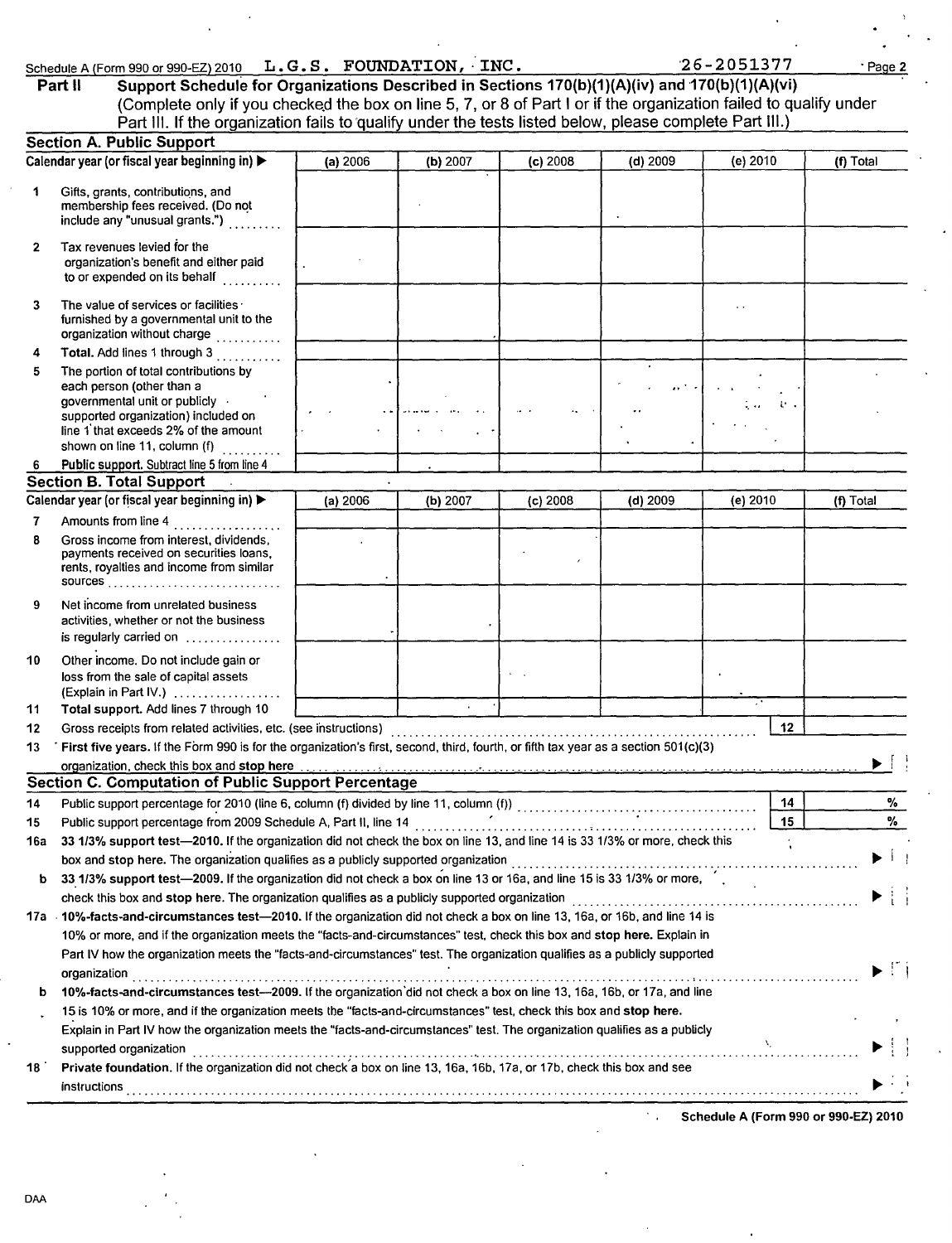|                | Schedule A (Form 990 or 990-EZ) 2010 L.G.S. FOUNDATION, INC.                                                                                                                      |            |          |            |            | 26-2051377       | Page 3       |
|----------------|-----------------------------------------------------------------------------------------------------------------------------------------------------------------------------------|------------|----------|------------|------------|------------------|--------------|
|                | Support Schedule for Organizations Described in Section 509(a)(2)<br>Part III                                                                                                     |            |          |            |            |                  |              |
|                | (Complete only if you checked the box on line 9 of Part I or if the organization failed to qualify under Part II.                                                                 |            |          |            |            |                  |              |
|                | If the organization fails to qualify under the tests listed below, please complete Part II.)                                                                                      |            |          |            |            |                  |              |
|                | <b>Section A. Public Support</b>                                                                                                                                                  |            |          |            |            |                  | $\mathbf{v}$ |
|                | Calendar year (or fiscal year beginning in)                                                                                                                                       | (a) $2006$ | (b) 2007 | $(c)$ 2008 | $(d)$ 2009 | (e) 2010         | (f) Total    |
| 1              | Gifts, grants, contributions, and membership<br>fees received. (Do not include any "unusual<br>grants.") $\ldots \ldots \ldots \ldots \ldots \ldots \ldots \ldots \ldots \ldots$  |            |          |            |            | 44,315           | 44,315       |
| $\overline{2}$ | Gross receipts from admissions, merchandise<br>sold or services performed, or facilities<br>furnished in any activity that is related to the<br>organization's tax-exempt purpose |            |          |            |            | 14,852           | 14,852       |
| 3              | Gross receipts from activities that are not an<br>unrelated trade or business under section 513                                                                                   |            |          |            |            |                  |              |
| 4              | Tax revenues levied for the<br>organization's benefit and either paid<br>to or expended on its behalf                                                                             |            |          |            |            |                  |              |
| 5              | The value of services or facilities<br>furnished by a governmental unit to the<br>organization without charge                                                                     |            | ∕        |            |            |                  |              |
| 6              | Total. Add lines 1 through 5                                                                                                                                                      |            |          |            |            | 59,167           | 59,167       |
| 7а             | Amounts included on lines 1, 2, and 3<br>received from disqualified persons                                                                                                       |            |          | $\cdot$    |            |                  |              |
| b              | Amounts included on lines 2 and 3<br>received from other than disqualified.<br>persons that exceed the greater of \$5,000<br>or 1% of the amount on line 13 for the year          |            |          |            |            |                  |              |
| c              | Add lines 7a and 7b<br>. . <i>. .</i>                                                                                                                                             |            |          |            |            |                  |              |
| 8              | Public support (Subtract line 7c from                                                                                                                                             |            |          |            |            |                  |              |
|                | line $6.$ )                                                                                                                                                                       |            |          |            |            |                  | 59,167       |
|                | <b>Section B. Total Support</b><br>Calendar year (or fiscal year beginning in)                                                                                                    |            |          |            |            |                  |              |
|                |                                                                                                                                                                                   | (a) 2006   | (b) 2007 | $(c)$ 2008 | $(d)$ 2009 | (e) $2010 \cdot$ | (f) Total    |
| 9              | Amounts from line 6                                                                                                                                                               |            |          |            |            | 59,167           | 59,167       |
| 10a            | Gross income from interest, dividends,<br>payments received on securities loans, rents,<br>royalties and income from similar sources                                              |            |          |            |            |                  |              |
| ь              | Unrelated business taxable income (les's<br>section 511 taxes) from businesses<br>acquired after June 30, 1975                                                                    |            |          |            |            |                  |              |
|                | Add lines 10a and 10b<br>and a straight and a straight                                                                                                                            |            |          |            |            |                  |              |
| 11             | Net income from unrelated business<br>activities not included in line 10b, whether<br>or not the business is regularly carried on                                                 |            |          |            |            |                  |              |
| 12             | Other income. Do not include gain or<br>loss from the sale of capital assets<br>(Explain in Part IV.)                                                                             |            |          |            |            |                  |              |
| 13             | Total support. (Add lines 9, 10c, 11,<br>and 12.)                                                                                                                                 |            |          |            |            | 59,167           | 59,167       |
| 14             | First five years. If the Form 990 is for the organization's first, second, third, fourth, or fifth tax year as a section 501(c)(3)                                                |            |          |            |            |                  |              |
|                | organization, check this box and stop here                                                                                                                                        |            |          |            |            |                  |              |
|                | <b>Section C. Computation of Public Support Percentage</b>                                                                                                                        |            |          |            |            |                  |              |
| 15             | Public support percentage for 2010 (line 8, column (f) divided by line 13, column (f))                                                                                            |            |          |            |            | 15               | 100.00%      |
| 16             |                                                                                                                                                                                   |            |          |            |            | 16               | %            |
|                | Section D. Computation of Investment Income Percentage                                                                                                                            |            |          |            |            |                  |              |
| 17             |                                                                                                                                                                                   |            |          |            |            | 17               | %            |
| 18             | Investment income percentage from 2009 Schedule A, Part III, line 17                                                                                                              |            |          |            |            | 18               | %            |
| 19а            | 33 1/3% support tests-2010. If the organization did not check the box on line 14, and line 15 is more than 33 1/3%, and line                                                      |            |          |            |            |                  |              |
|                | 17 is not more than 33 1/3%, check this box and stop here. The organization qualifies as a publicly supported organization                                                        |            |          |            |            |                  | X            |
| b              | 33 1/3% support tests--2009. If the organization did not check a box on line 14 or line 19a, and line 16 is more than 33 1/3%, and                                                |            |          |            |            |                  |              |
|                | Private foundation. If the organization did not check a box on line 14, 19a, or 19b, check this box and see instructions                                                          |            |          |            |            |                  |              |

 $\overline{a}$ 

l,

 $\ddot{\phantom{0}}$ 

 $\ddot{\phantom{1}}$ 

 $\ddot{\phantom{a}}$ 

 $\lambda$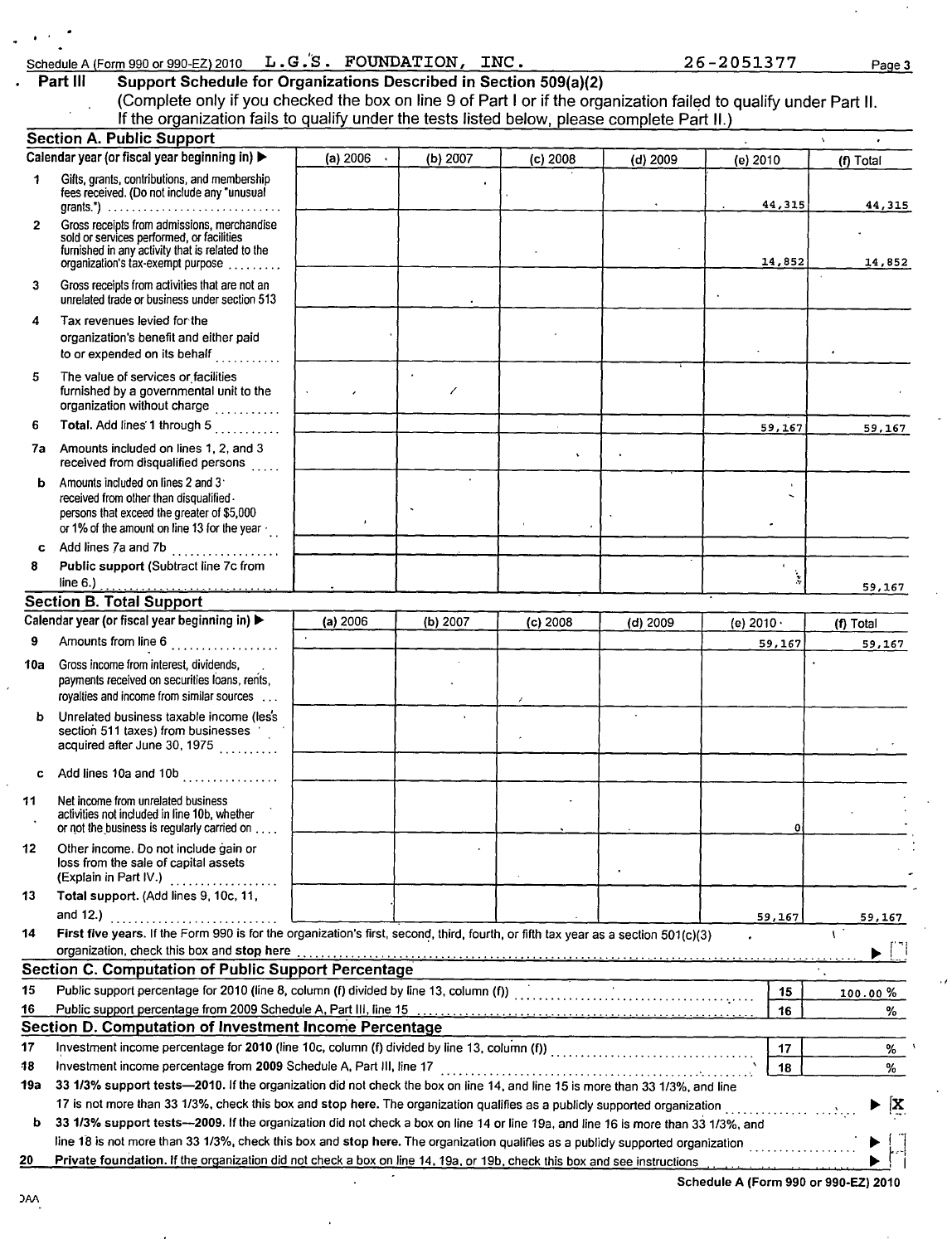| Part IV | Schedule A (Form 990 or 990-EZ) 2010 L.G.S. FOUNDATION, INC.                                                                                                                                                            |  |  | 26-2051377 | Page 4 |
|---------|-------------------------------------------------------------------------------------------------------------------------------------------------------------------------------------------------------------------------|--|--|------------|--------|
|         | Supplemental Information. Complete this part to provide the explanations required by Part II, line 10;<br>Part II, line 17a or 17b; and Part III, line 12. Also complete this part for any additional information. (See |  |  |            |        |
|         | instructions).                                                                                                                                                                                                          |  |  |            |        |
|         | $\mathbf{f}$                                                                                                                                                                                                            |  |  |            |        |
|         |                                                                                                                                                                                                                         |  |  |            |        |
|         |                                                                                                                                                                                                                         |  |  |            |        |
|         |                                                                                                                                                                                                                         |  |  |            |        |
|         |                                                                                                                                                                                                                         |  |  |            |        |
|         |                                                                                                                                                                                                                         |  |  |            |        |
|         |                                                                                                                                                                                                                         |  |  |            |        |
|         |                                                                                                                                                                                                                         |  |  |            |        |
|         |                                                                                                                                                                                                                         |  |  |            |        |
|         |                                                                                                                                                                                                                         |  |  |            |        |
|         |                                                                                                                                                                                                                         |  |  |            |        |
|         |                                                                                                                                                                                                                         |  |  |            |        |
|         |                                                                                                                                                                                                                         |  |  |            |        |
|         |                                                                                                                                                                                                                         |  |  |            |        |
|         |                                                                                                                                                                                                                         |  |  |            |        |
|         |                                                                                                                                                                                                                         |  |  |            |        |
|         |                                                                                                                                                                                                                         |  |  |            |        |
|         |                                                                                                                                                                                                                         |  |  |            |        |
|         |                                                                                                                                                                                                                         |  |  |            |        |
|         |                                                                                                                                                                                                                         |  |  |            |        |
|         |                                                                                                                                                                                                                         |  |  |            |        |
|         |                                                                                                                                                                                                                         |  |  |            |        |
|         |                                                                                                                                                                                                                         |  |  |            |        |
|         |                                                                                                                                                                                                                         |  |  |            |        |
|         |                                                                                                                                                                                                                         |  |  |            |        |
|         |                                                                                                                                                                                                                         |  |  |            |        |
|         |                                                                                                                                                                                                                         |  |  |            |        |
|         |                                                                                                                                                                                                                         |  |  |            |        |
|         |                                                                                                                                                                                                                         |  |  |            |        |
|         |                                                                                                                                                                                                                         |  |  |            |        |
|         |                                                                                                                                                                                                                         |  |  |            |        |
|         |                                                                                                                                                                                                                         |  |  |            |        |

 $\overline{\phantom{a}}$ 

 $\lambda$  .  $\ddot{\phantom{0}}$ 

> $\langle \cdot \rangle$  $\bar{a}$

> > $\ddot{\phantom{0}}$

 $\ddot{\phantom{0}}$ 

 $\ddot{\phantom{a}}$ 

 $\ddot{\phantom{a}}$ 

 $\mathcal{A}$ 

 $\bar{\chi}$ 

 $\ddot{\phantom{0}}$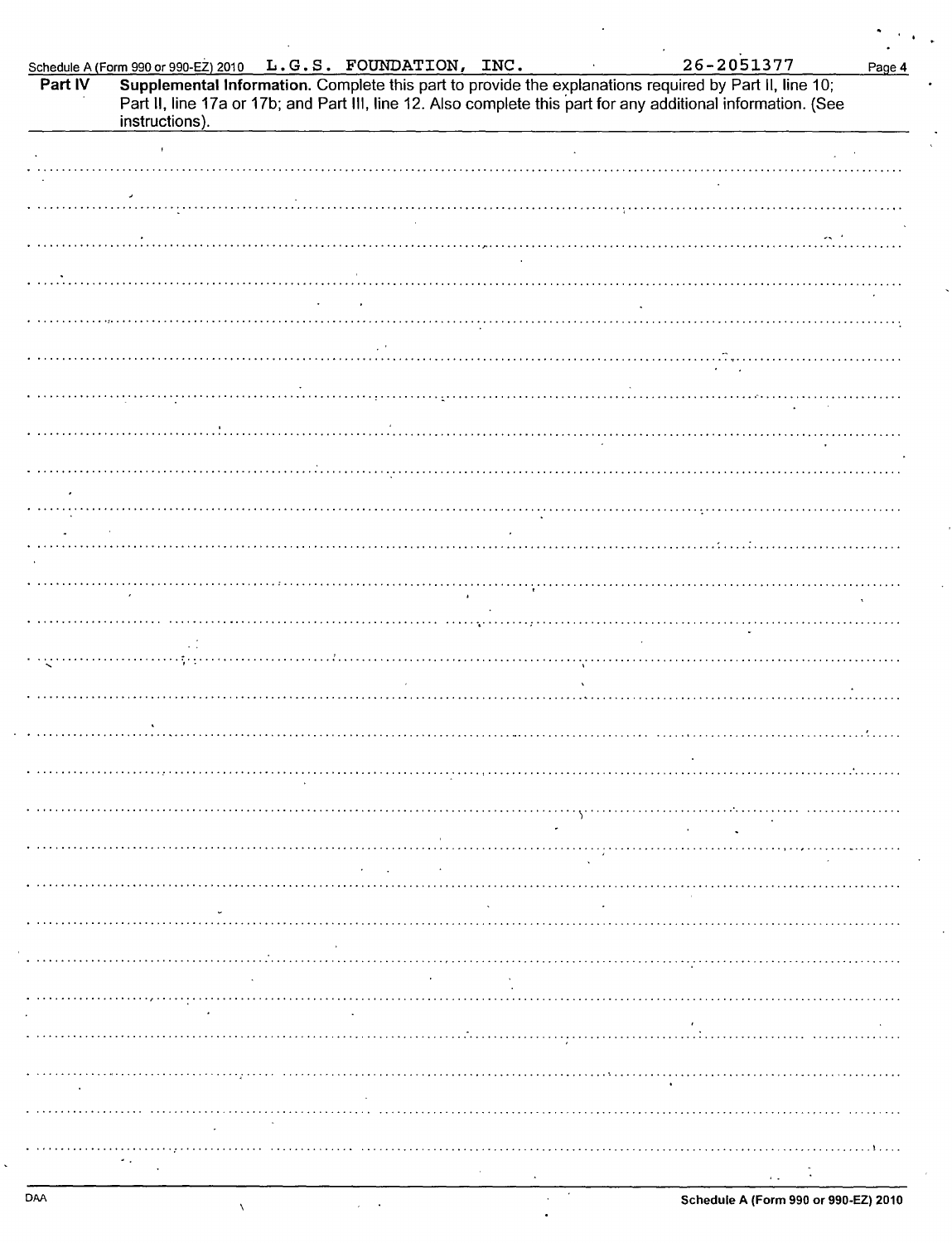| <b>SCHEDULE O</b><br>(Form 990 or 990-EZ)<br>Department of the Treasury<br>Internal Revenue Service |                | Supplemental Information to Form 990 or 990-EZ<br>Complete to provide information for responses to specific questions on<br>Form 990 or 990-EZ or to provide any additional information.<br>Attach to Form 990 or 990-EZ. |            | 20<br>10<br><b>Open to Public</b><br><b>Inspection</b> |
|-----------------------------------------------------------------------------------------------------|----------------|---------------------------------------------------------------------------------------------------------------------------------------------------------------------------------------------------------------------------|------------|--------------------------------------------------------|
| Name of the organization<br>L.G.S. FOUNDATION, INC.                                                 |                |                                                                                                                                                                                                                           | 26-2051377 | <b>Employer identification number</b>                  |
| FORM 990-EZ, PART I, LINE 16                                                                        | $\blacksquare$ | <b>OTHER EXPENSES</b>                                                                                                                                                                                                     |            |                                                        |
| DESCRIPTION                                                                                         |                | <b>AMOUNT</b>                                                                                                                                                                                                             |            |                                                        |
| <b>EXPENSES</b>                                                                                     |                |                                                                                                                                                                                                                           |            |                                                        |
| ADVERTISING AND PROMOTION                                                                           | \$             | 96                                                                                                                                                                                                                        |            |                                                        |
| TRAVEL EXPENSE                                                                                      | \$             | 2,139                                                                                                                                                                                                                     |            |                                                        |
| CONFERENCES/MEETINGS                                                                                | \$             | 3,181                                                                                                                                                                                                                     |            |                                                        |
| <b>INSURANCE</b>                                                                                    | \$             | 590                                                                                                                                                                                                                       |            |                                                        |
| ART THERAPY                                                                                         | \$             | 86                                                                                                                                                                                                                        |            |                                                        |
| <b>BANK FEES</b>                                                                                    | \$             | 12                                                                                                                                                                                                                        |            |                                                        |
| CONTRIBUTIONS                                                                                       | \$             | 70                                                                                                                                                                                                                        |            |                                                        |
| DUES & SUBSCRIPTIONS                                                                                | \$             | 394                                                                                                                                                                                                                       |            |                                                        |
| FUNDRAISING EXP                                                                                     | \$             | 5,804                                                                                                                                                                                                                     |            |                                                        |
| HELMETS FOR HOPE                                                                                    | \$             | 7,000                                                                                                                                                                                                                     |            |                                                        |
| <b>INTERNET</b><br>& BACKUP                                                                         | \$             | 1,362                                                                                                                                                                                                                     |            |                                                        |
| LICENSES & FEES                                                                                     | \$             | 4                                                                                                                                                                                                                         |            |                                                        |
| <b>MEALS</b>                                                                                        |                | 247                                                                                                                                                                                                                       |            |                                                        |
| OFFICE EXPENSE                                                                                      | s              | 1,267                                                                                                                                                                                                                     |            |                                                        |
| OTHER PROGRAM EXPENSES                                                                              | s              | 85                                                                                                                                                                                                                        |            |                                                        |
| PROFESSIONAL FEES                                                                                   | \$             | 160                                                                                                                                                                                                                       |            |                                                        |
| SHIPPING                                                                                            | s              | 331                                                                                                                                                                                                                       |            |                                                        |
| SUPPORT GROUPS                                                                                      | Ś              | 611                                                                                                                                                                                                                       |            |                                                        |
| TELEPHONE                                                                                           | \$             | 49                                                                                                                                                                                                                        |            |                                                        |
| WEBSITES                                                                                            | \$             | 606                                                                                                                                                                                                                       |            |                                                        |
|                                                                                                     | TOTAL \$       | 24,094                                                                                                                                                                                                                    |            |                                                        |

 $\bar{z}$ 

 $\bar{\mathcal{A}}$ 

For Paperwork Reduction Act Notice, see the Instructions for Form 990 or 990-EZ. Schedule 0 (Form 990 or 990-EZ) (2010) DAA $\ddot{\phantom{a}}$ 

 $\ddot{\phantom{a}}$ 

 $\lambda$ 

**-**

 $\frac{1}{k}$  ,  $\frac{1}{k}$ 

 $\bullet$ 

 $\ddot{\phantom{a}}$